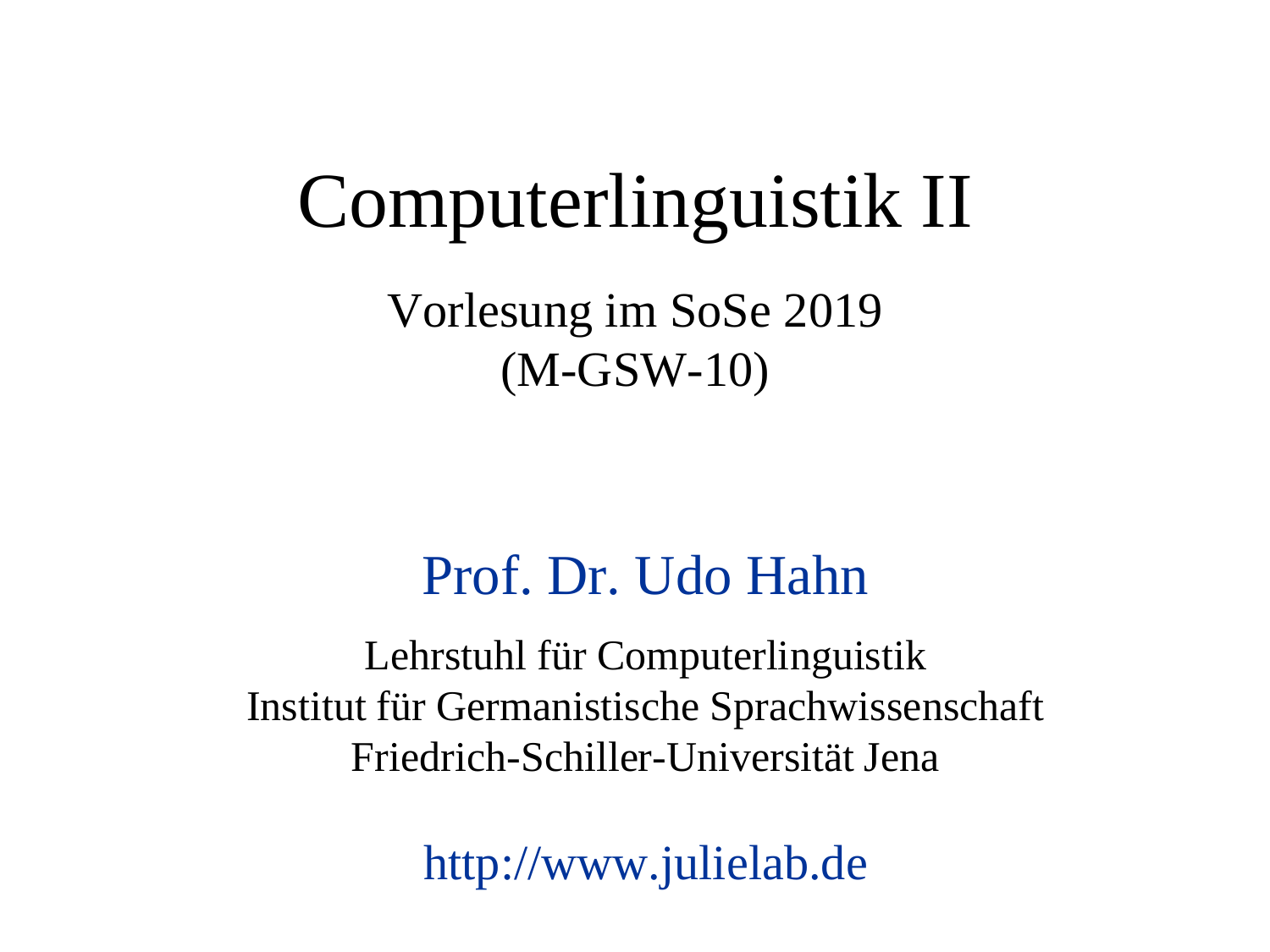# Allgemeine Hinweise

- Vorlesung: Mi, 10-12h (Humboldt 8, SR 3)
- Übung zV: Di 10-12h (Fürstengraben 27, CoKa) – Hat schon begonnen
- Vorlesungsmaterialien im Netz
	- **http://www.julielab.de/** ⇒,Students"
- M-GSW-10 besteht aus VL+ÜB und Seminar!
- Sprechstunde: Mi, 12-13h (bA) (FG 30, R 004)
- Email: **udo.hahn@uni-jena.de**
- URL: **http://www.julielab.de**
- Fachliteratur ist überwiegend in Englisch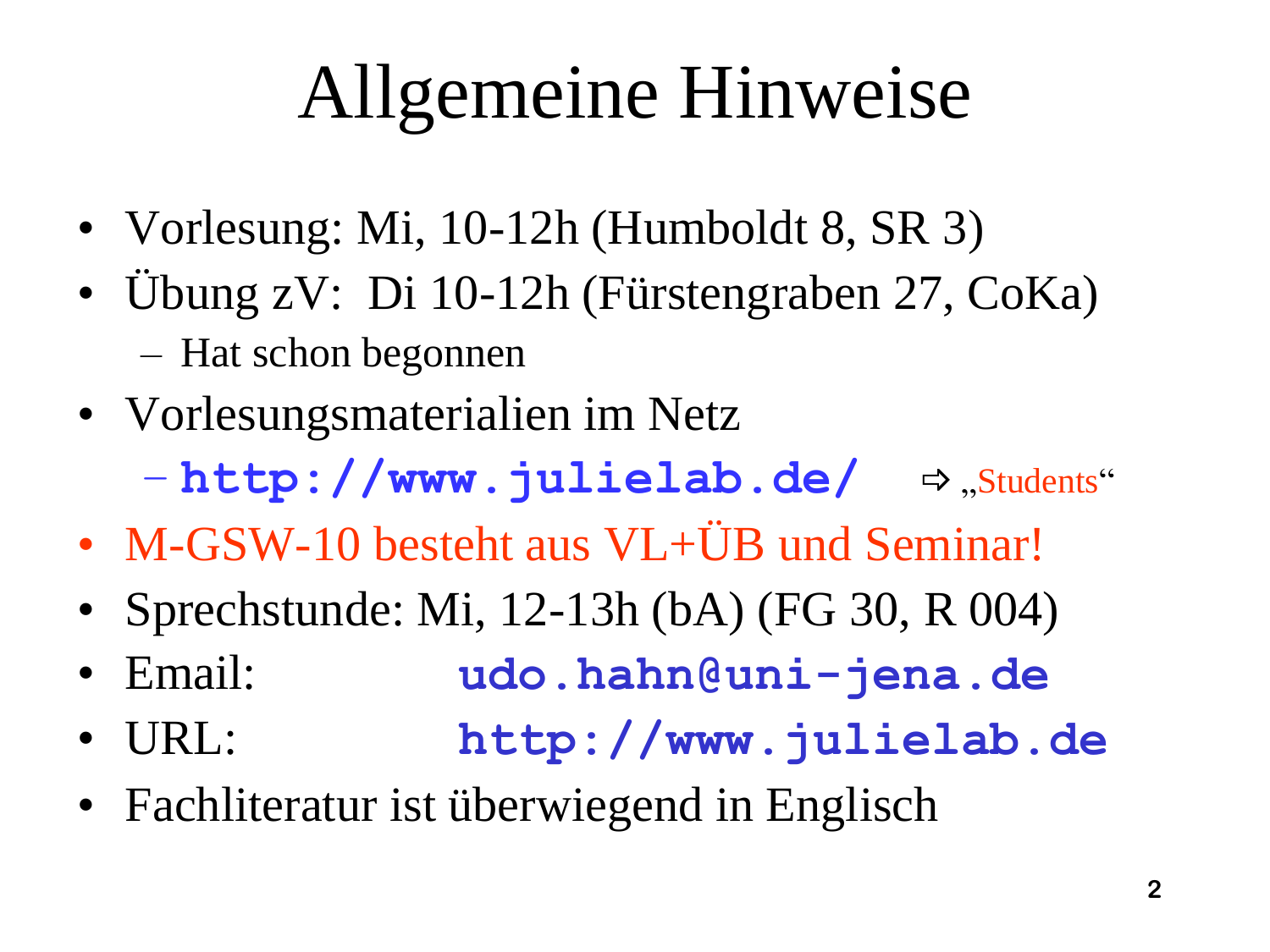# Veranstaltungen im SS 2019

- Seminar "Toxische Sprache im Internet" – Do, 16-18 Uhr
- Software-Praktikum: "Softwaretechnologien für Natürlichsprachliche Systeme"
	- Di, 16-18 Uhr
- Theoreticum: Methoden der Computerlinguistik,
- Technicum: Praxis sprachtechnologischer Systeme
	- Alterierend: Fr, 9-11 Uhr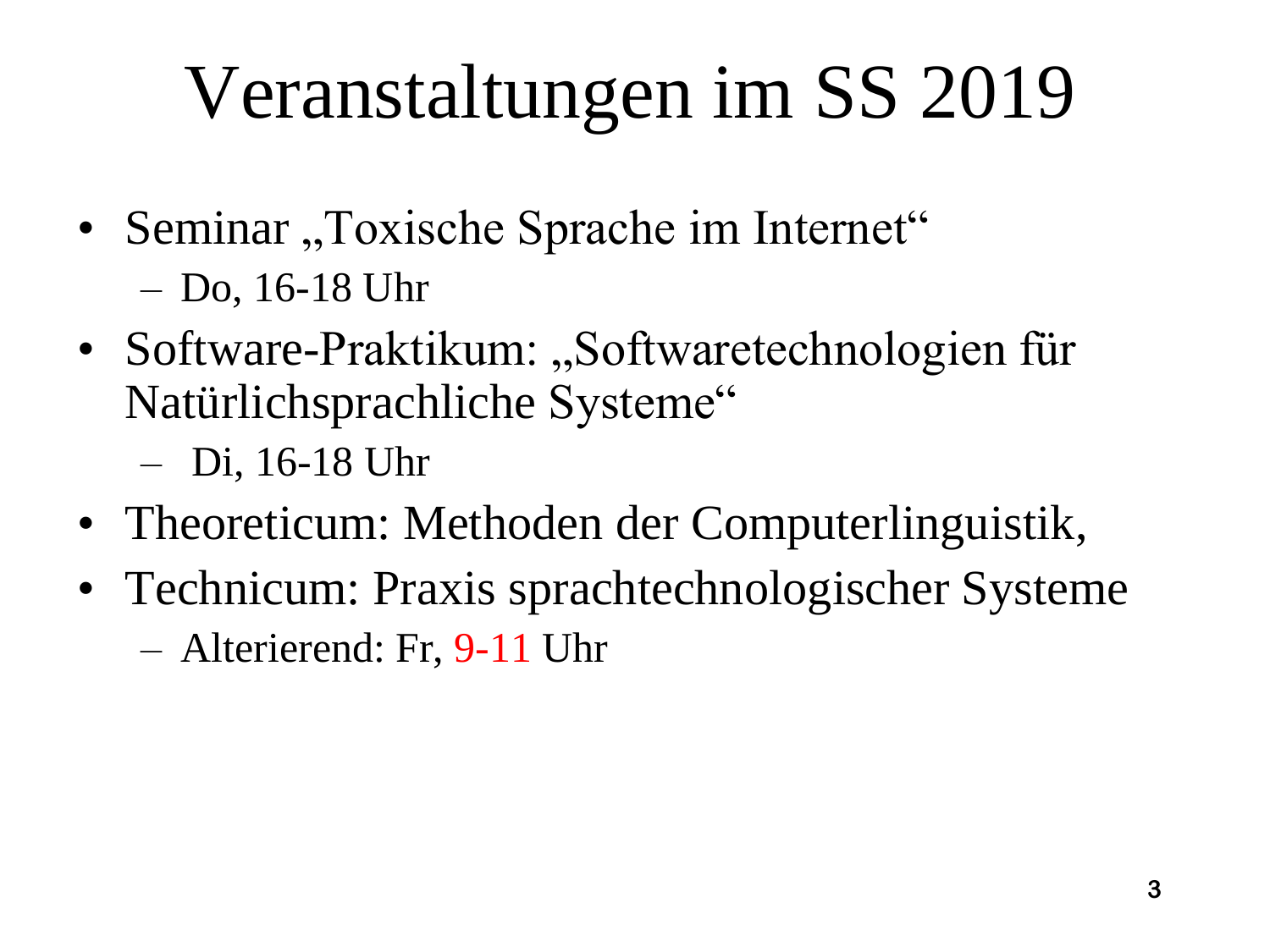der folgende Teil der Vorlesung ist einer Ausarbeitung entnommen von

## Dr. Christel Kemke

Department of Computer Science University of Manitoba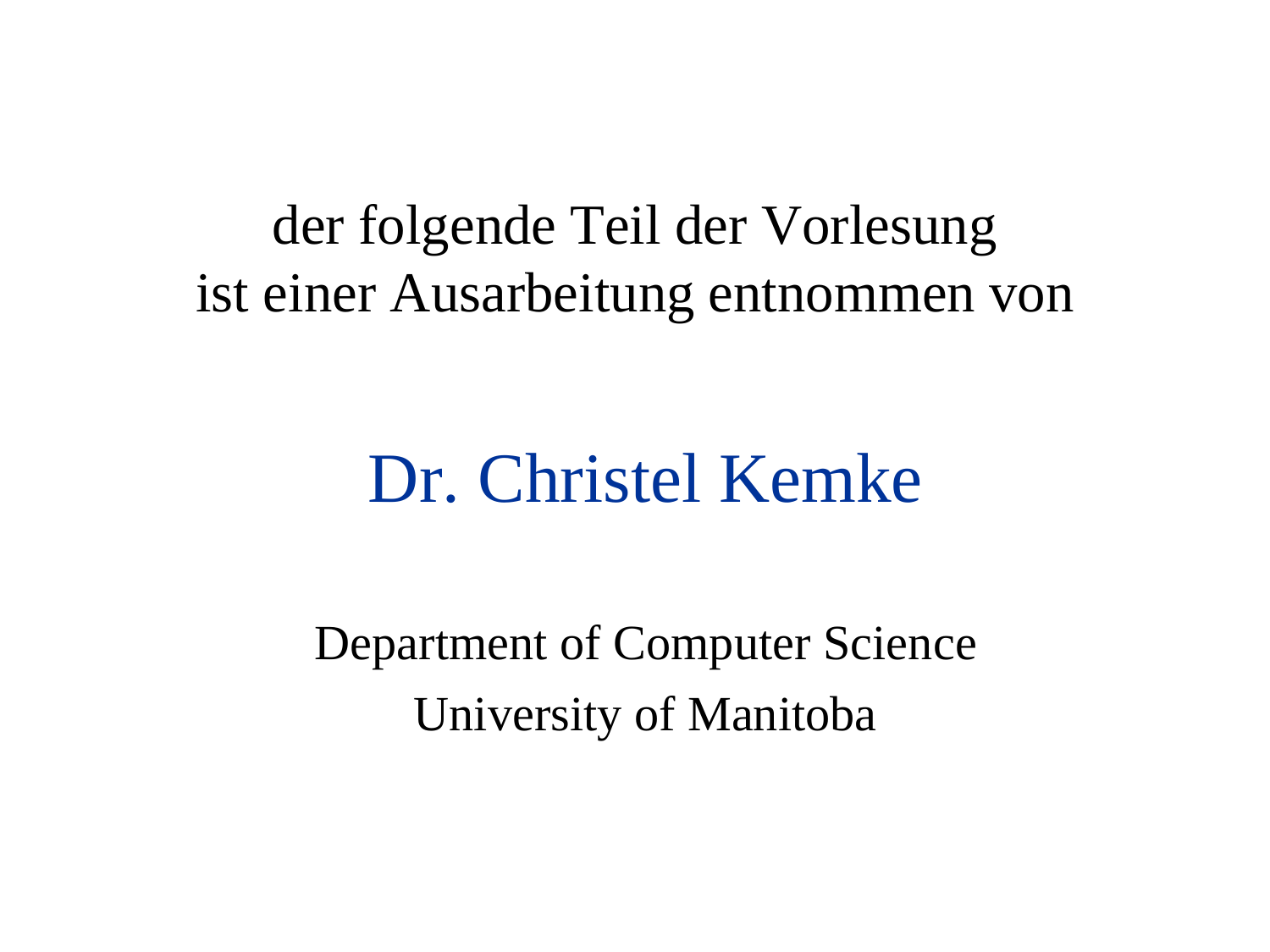#### **Sample Grammar**

Grammar  $(S, NT, T, P)$  – Sentence Symbol  $S \in NT$ , Part-of-Speech  $\subset NT$ , syntactic Constituents  $\subseteq$  NT, Grammar Rules  $P \subseteq NT \times (NT \cup T)^*$ 

 $S \rightarrow NP VP$  statement  $S \rightarrow Aux NP VP$  question  $S \rightarrow VP$  command

 $NP \rightarrow Det$  Nominal

 $NP \rightarrow Property$ -Noun

 $Nominal \rightarrow Noun \mid Noun \; Nominal \mid Nominal \; PP$ 

 $VP \rightarrow Verb \mid Verb \r{NP} \mid Verb \r{PP} \mid Verb \r{NP} \r{PP}$ 

 $PP \rightarrow Prep NP$ 

 $Det \rightarrow that$  | this | a

 $Noun \rightarrow book$  | flight | meal | money

 $Proper-Noun \rightarrow Houston | American Airlines | TWA$ 

 $Verb \rightarrow book | include | prefer$ 

 $Aux \rightarrow$  does

 $Prep \rightarrow from \mid to \mid on$ 

Task: Parse "Does this flight include a meal?"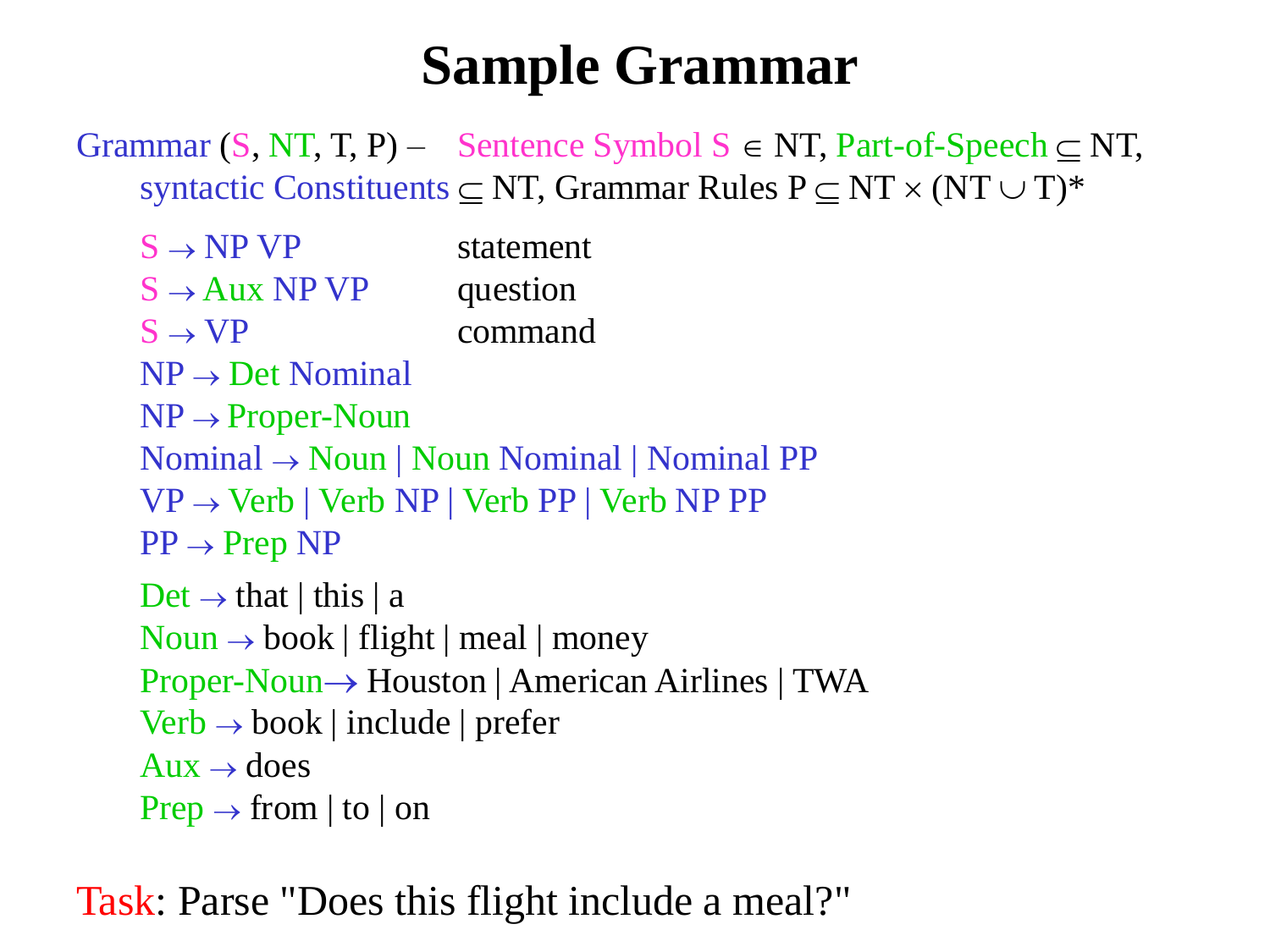#### **Sample Parse Tree**

Task: Parse "Does this flight include a meal?"

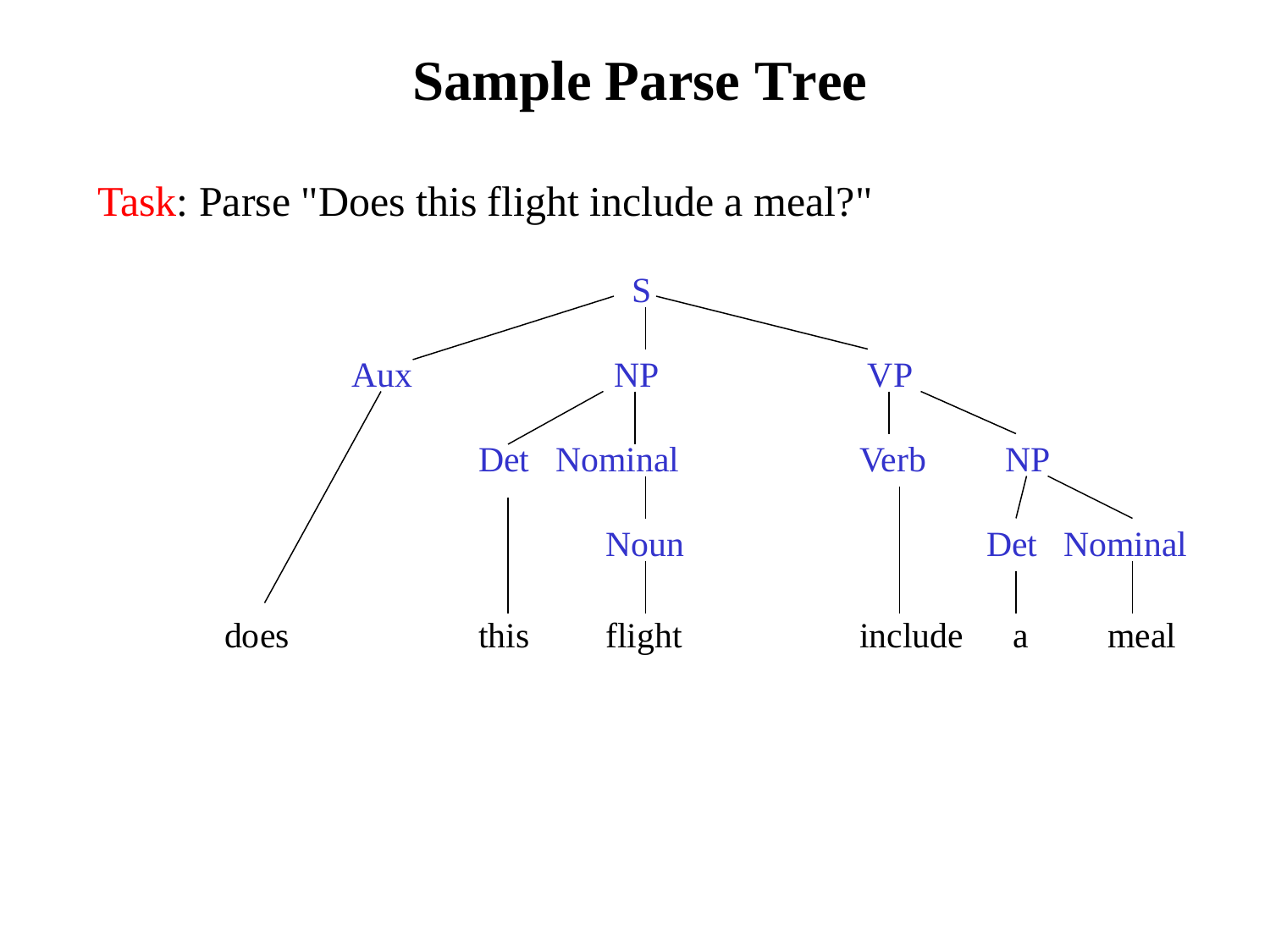## **Problems with Bottom-up and Top-down Parsing**

- Problems with left-recursive rules like  $NP \rightarrow NP PP$ : don't know how many times recursion is needed (topdown)
- Pure Bottom-up or Top-down Parsing is inefficient because it generates and explores too many structures which in the end turn out to be invalid (several grammar rules applicable  $\rightarrow$  'interim' ambiguity).

Combine top-down and bottom-up approach: Start with sentence; use rules top-down (look-ahead); read input; try to find shortest path from input to highest unparsed constituent (from left to right).

→ Chart-Parsing / Earley-Parser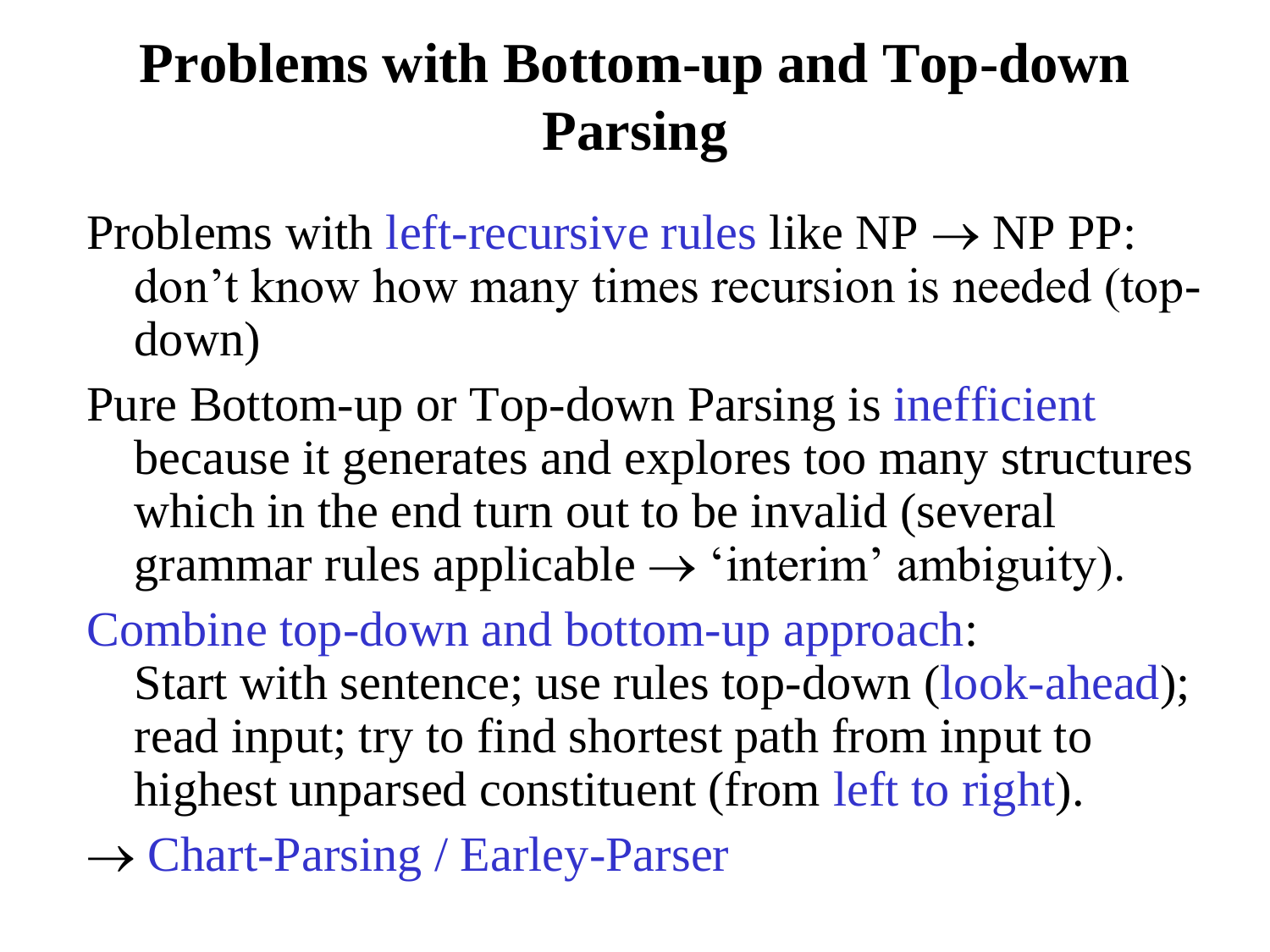#### **Chart Parsing / Earley Algorithm**

Earley-Parser based on Chart-Parsing

- Essence: Integrate top-down and bottom-up parsing. Keep recognized sub-structures (sub-trees) for shared use during parsing.
- Top-down: Start with S-symbol. Generate all applicable rules for S. Go further down with leftmost constituent in rules and add rules for these constituents until you encounter a left-most node on the RHS (Right Hand Side of a production) which is a word category (POS).
- Bottom-up: Read input word and compare. If word matches, mark as recognized and move parsing on to the next category in the rule(s).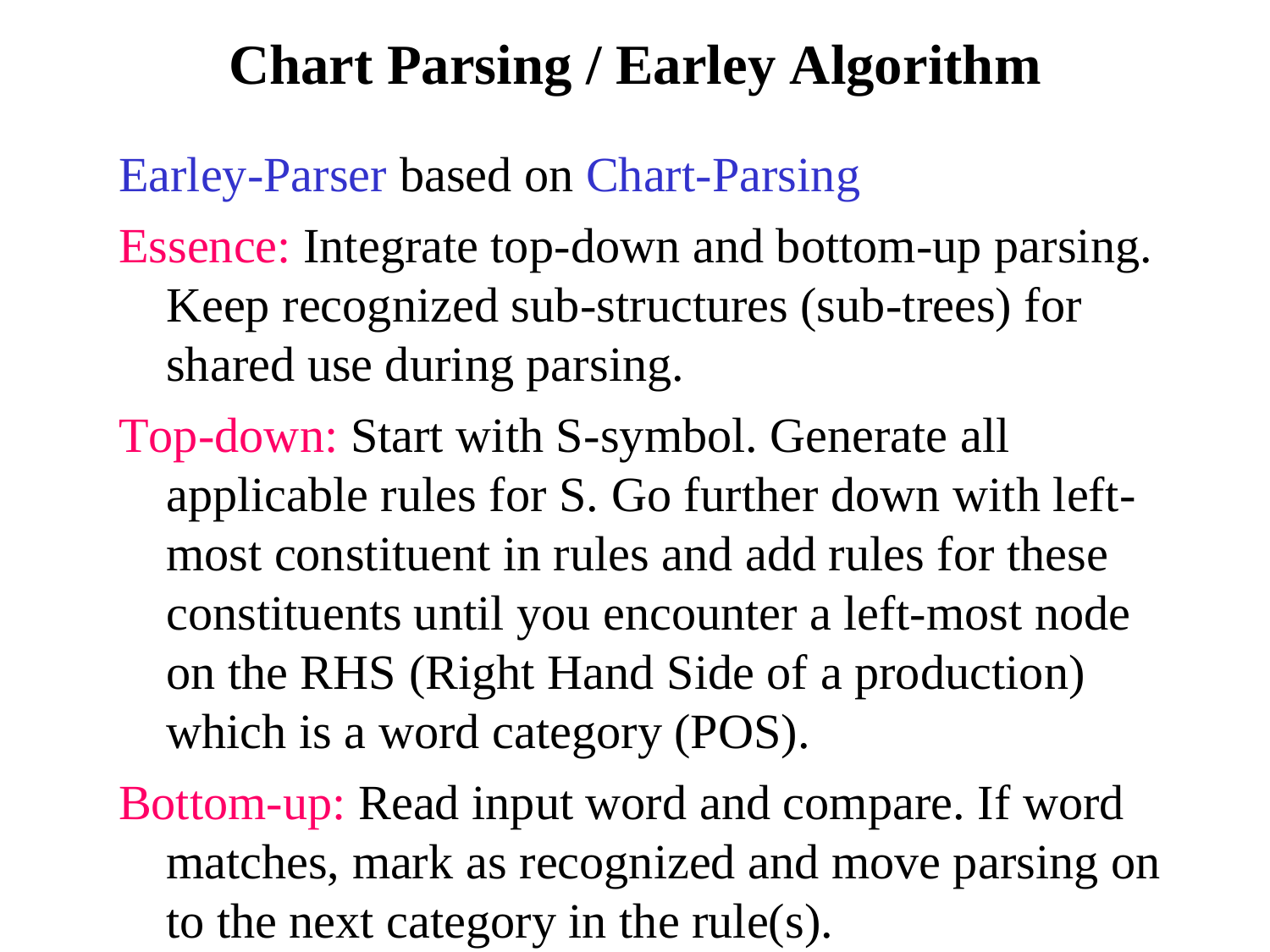## **Chart – a Graph-Based Data Structure for Parsing**

#### Chart

Sequence of n input words;  $n+1$  nodes marked 0 to n. Arcs indicate recognized part of RHS of rule.

The • indicates recognized constituents in rules.



Jurafsky & Martin, Figure 10.15, p. 380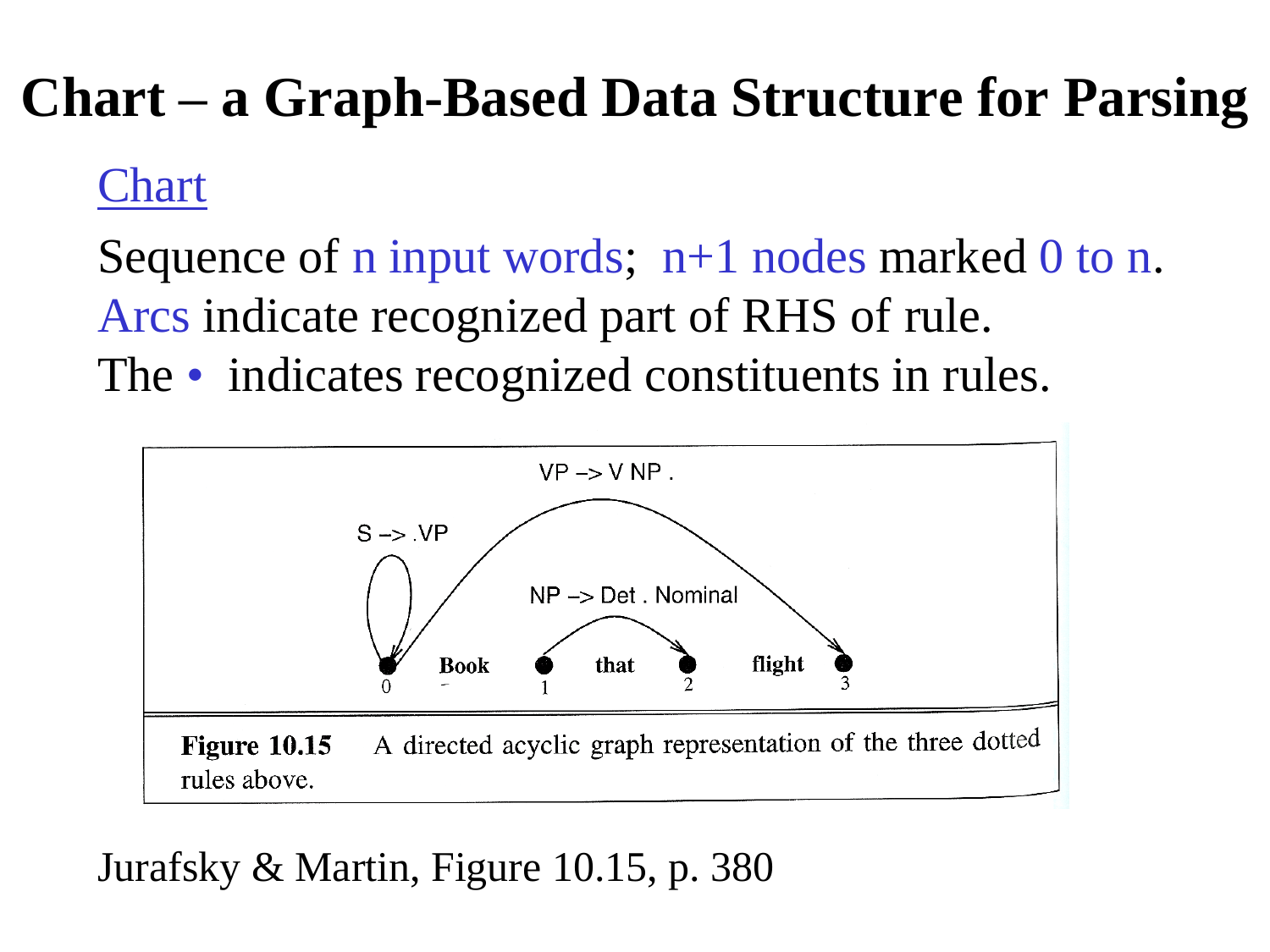## **Chart Parsing / Earley Parser 1**

#### Chart

Sequence of input words;  $n+1$  nodes marked 0 to n. States in chart represent possible rules and recognized constituents, with arcs.

Interim state

- $S \rightarrow \cdot VP, [0,0]$
- $\triangleright$  top-down look at rule  $S \rightarrow VP$
- nothing of RHS of rule yet recognized (• is far left)
- arc at beginning, no coverage (covers no input word; beginning of arc at 0 and end of arc at 0)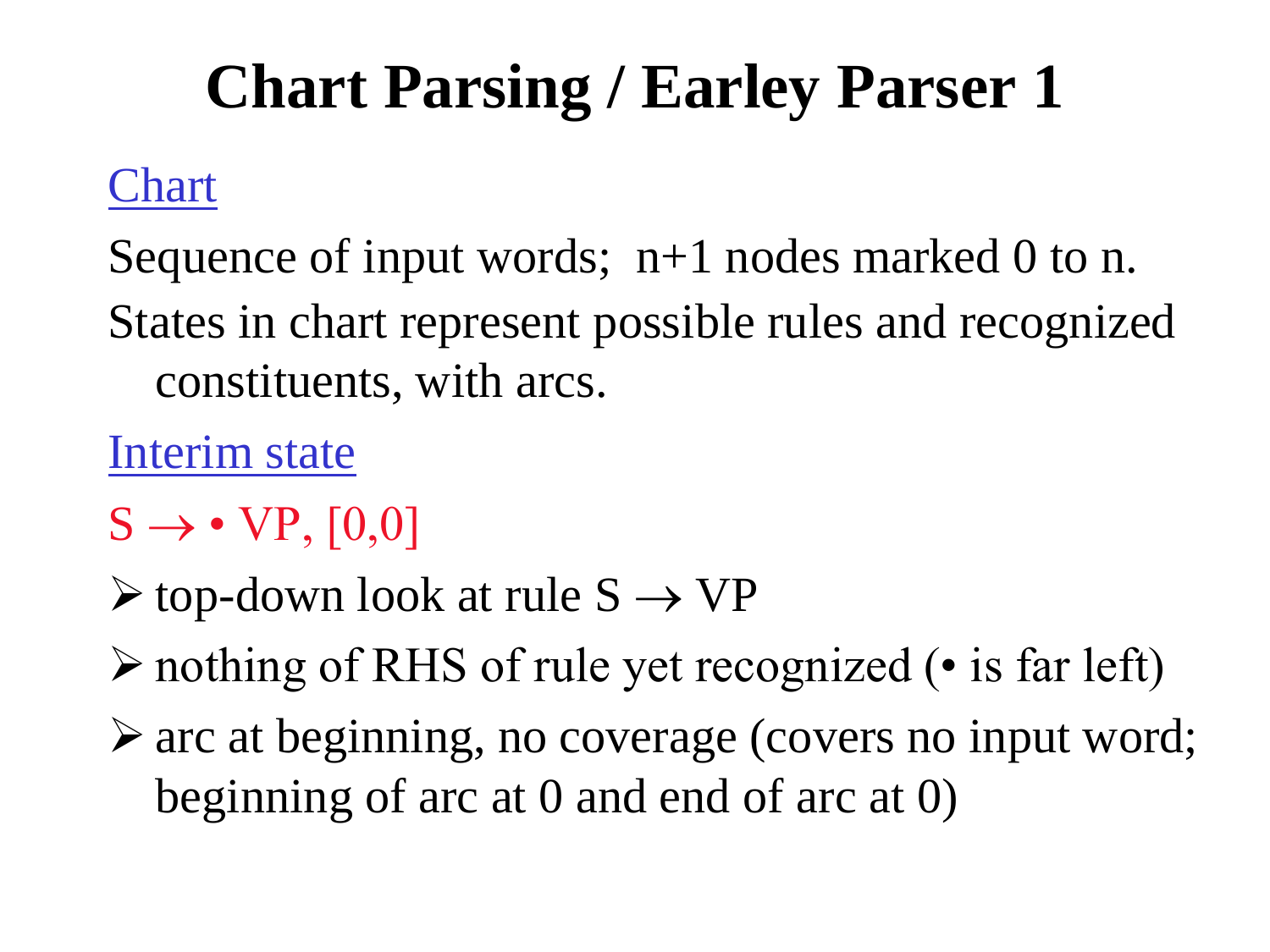## **Chart Parsing / Earley Parser 2**

Interim states

- $NP \rightarrow Det \cdot Nominal$ , [1,2]
- $\triangleright$  top-down look with rule NP  $\rightarrow$  Det Nominal
- Det recognized (• after Det)
- $\triangleright$  arc covers one input word which is between node 1 and node 2
- look next for Nominal
- $NP \rightarrow Det$  Nominal •, [1,3]
- Nominal was recognized, move after Nominal
- move end of arc to cover Nominal (change 2 to 3)
- $\triangleright$  structure is completely recognized; arc is inactive; mark NP as recognized in other rules (move • ).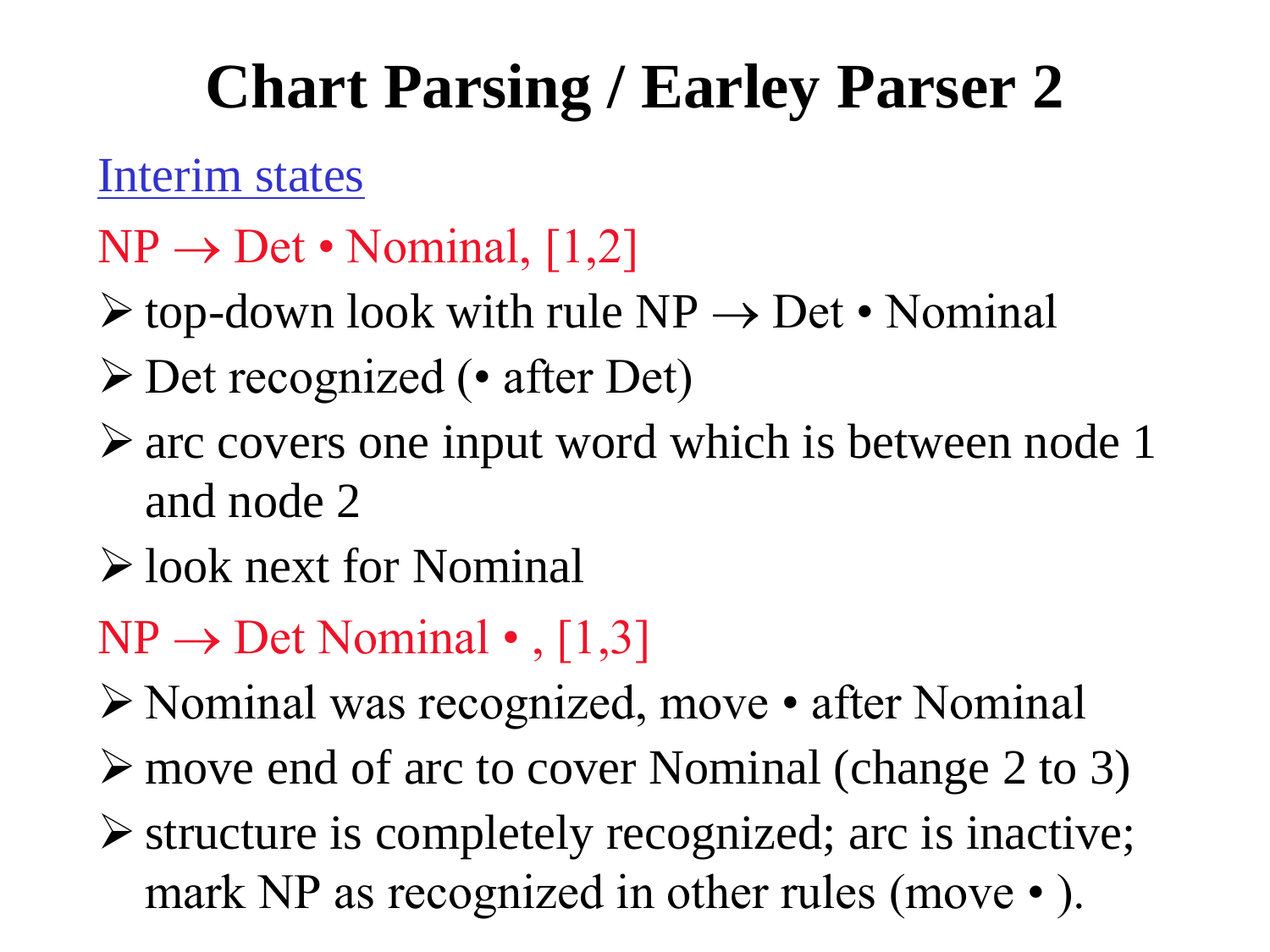## **Chart - 0**

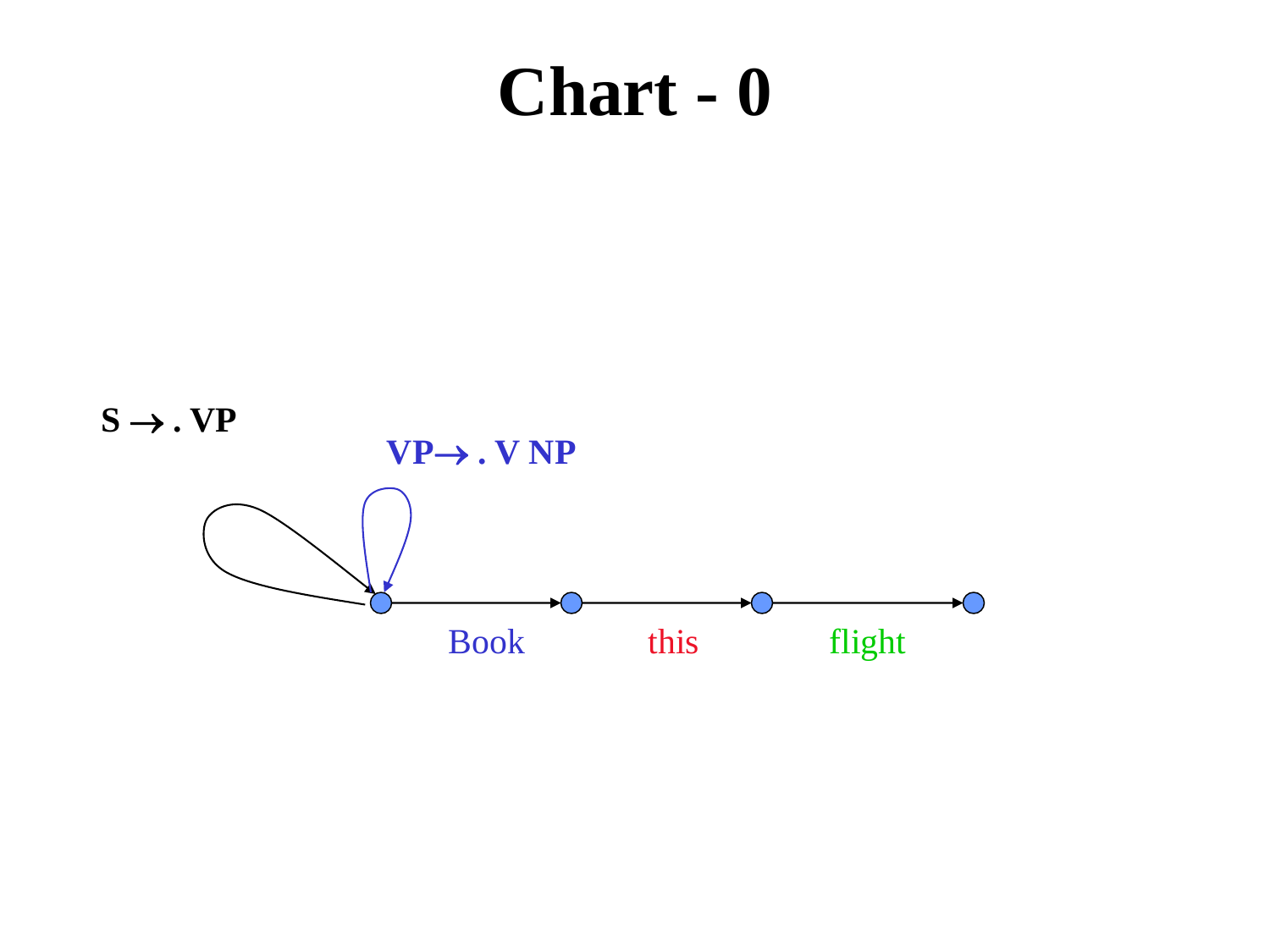## **Chart - 1**

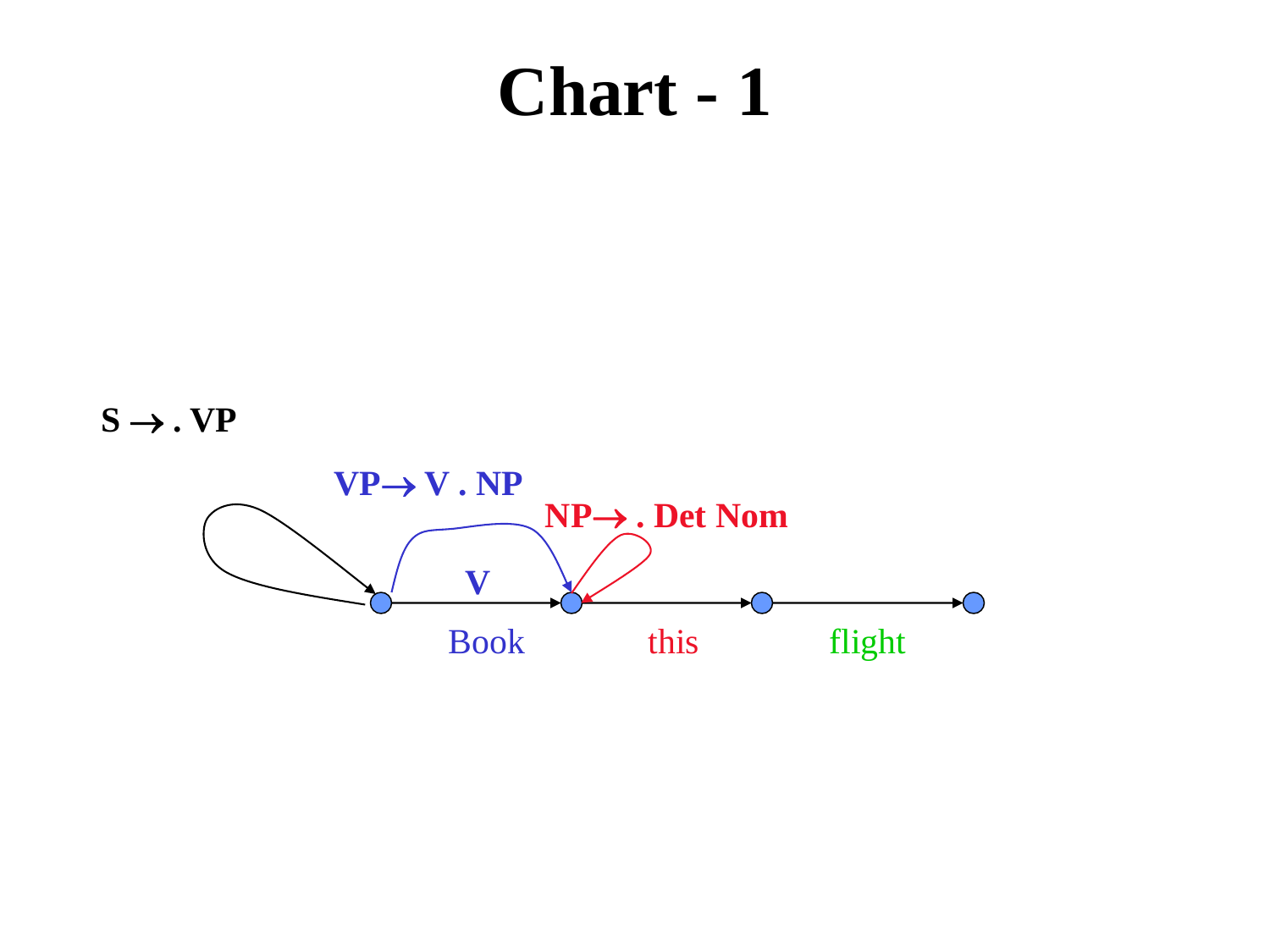### **Chart - 2**

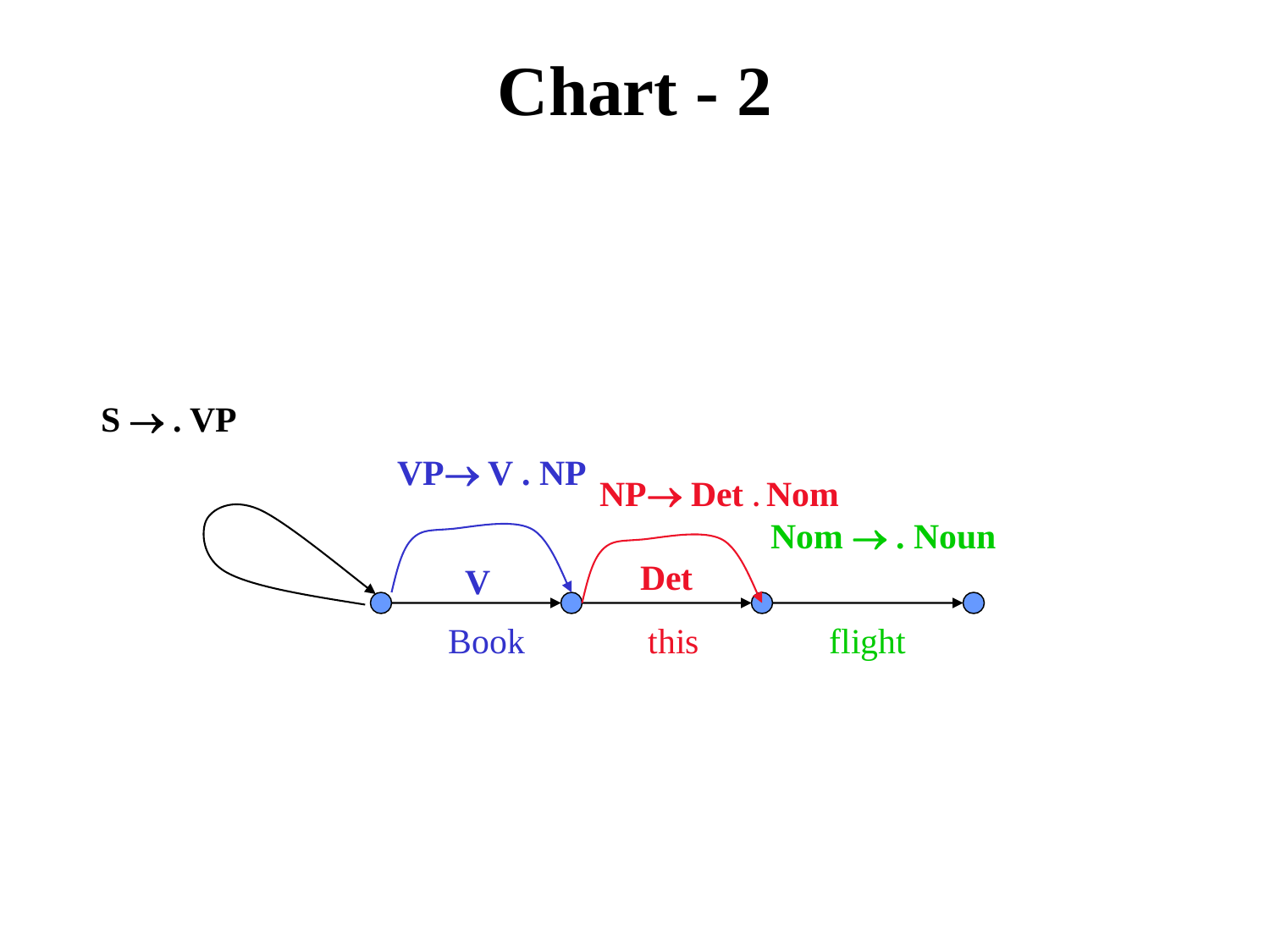### **Chart - 3a**

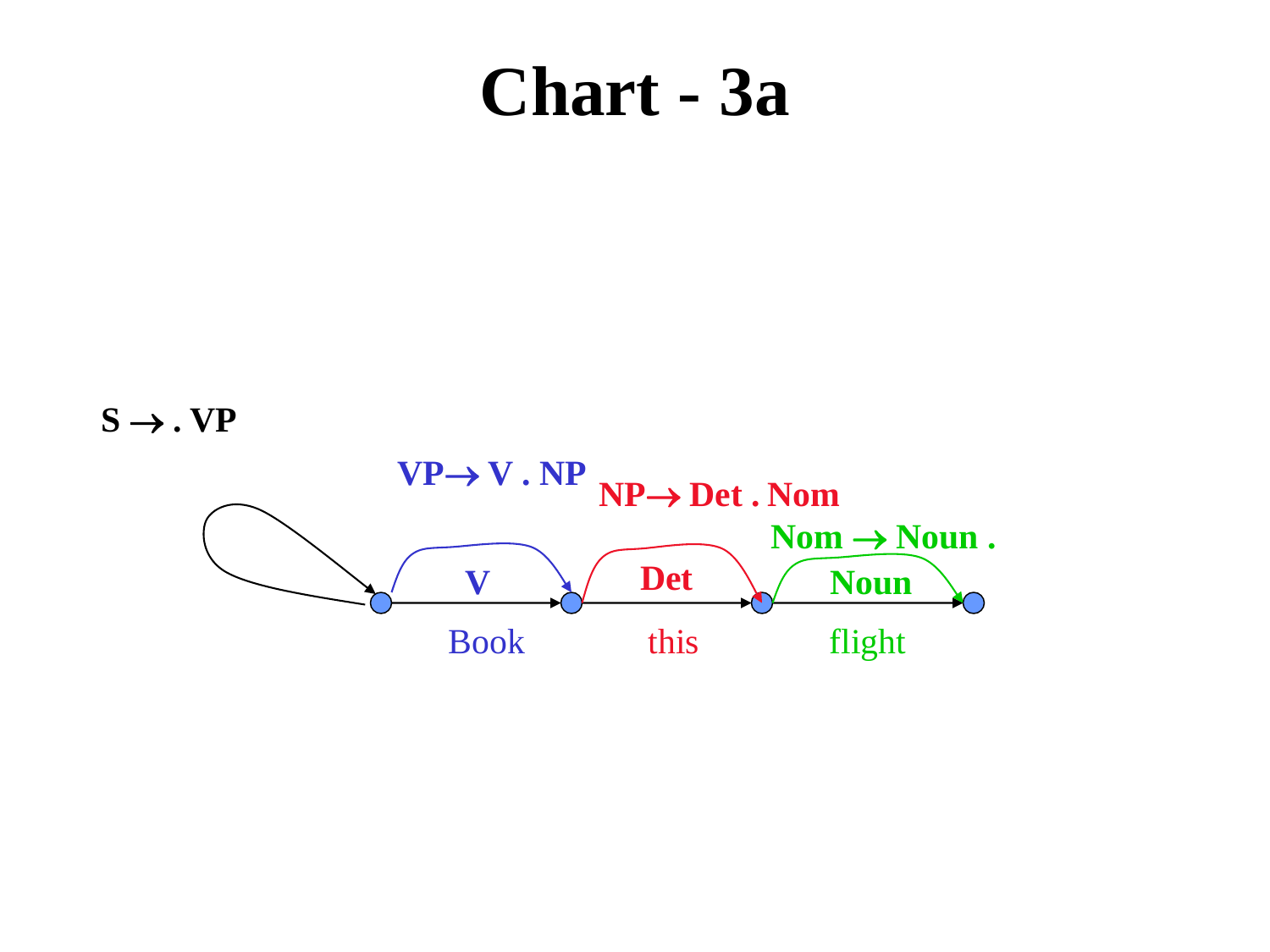## **Chart - 3b**

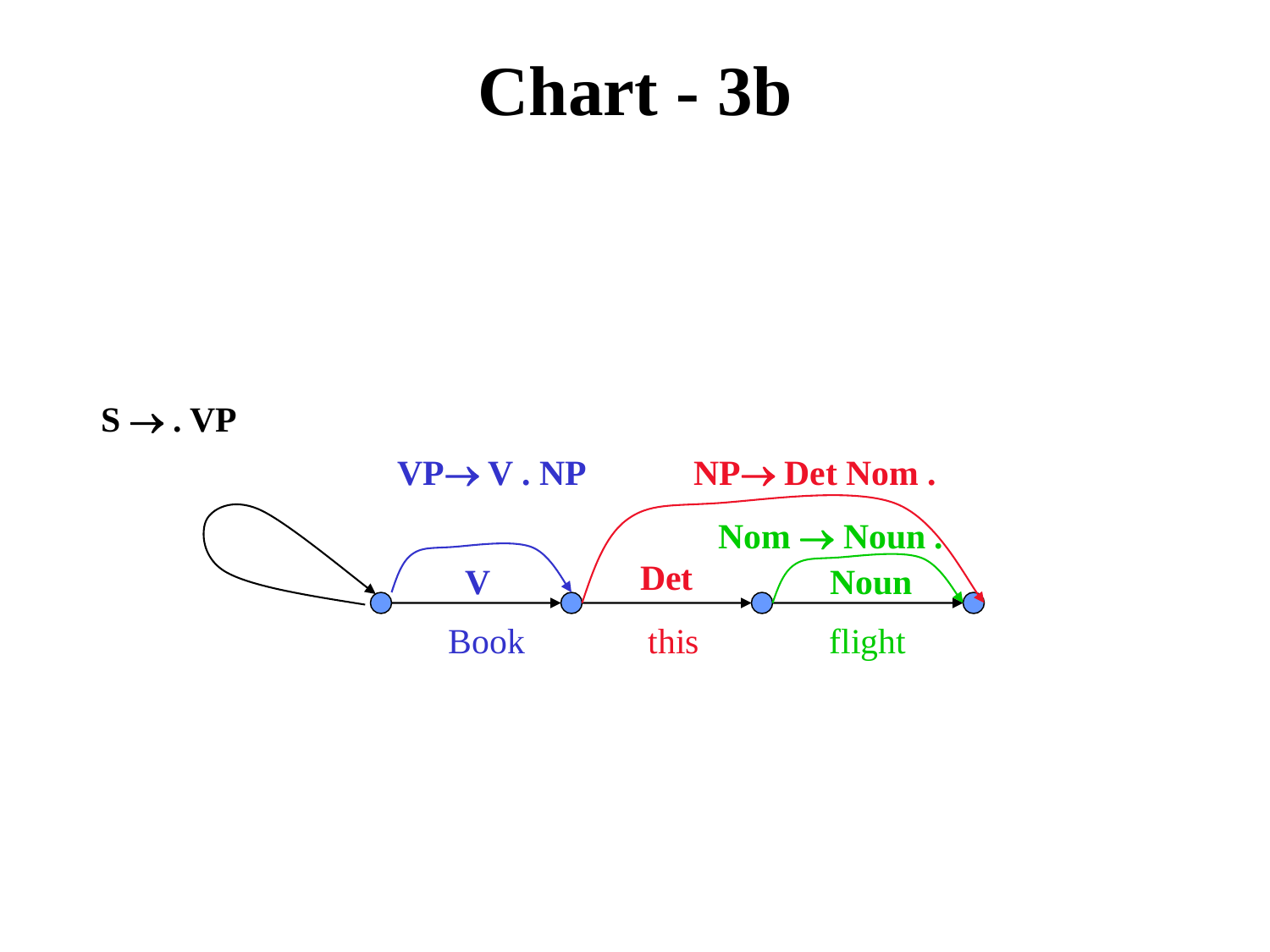### **Chart - 3c**

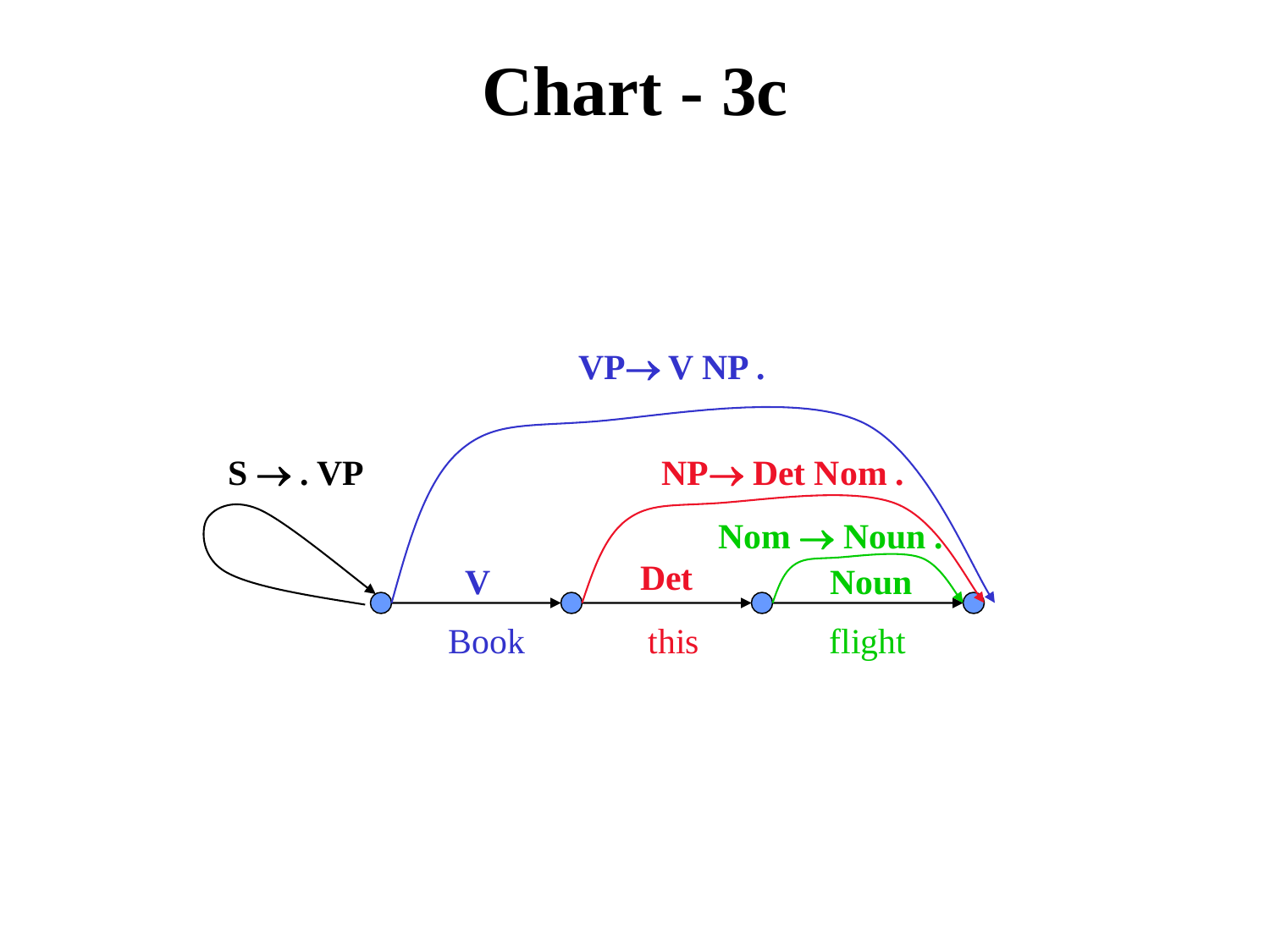### **Chart - 3d**



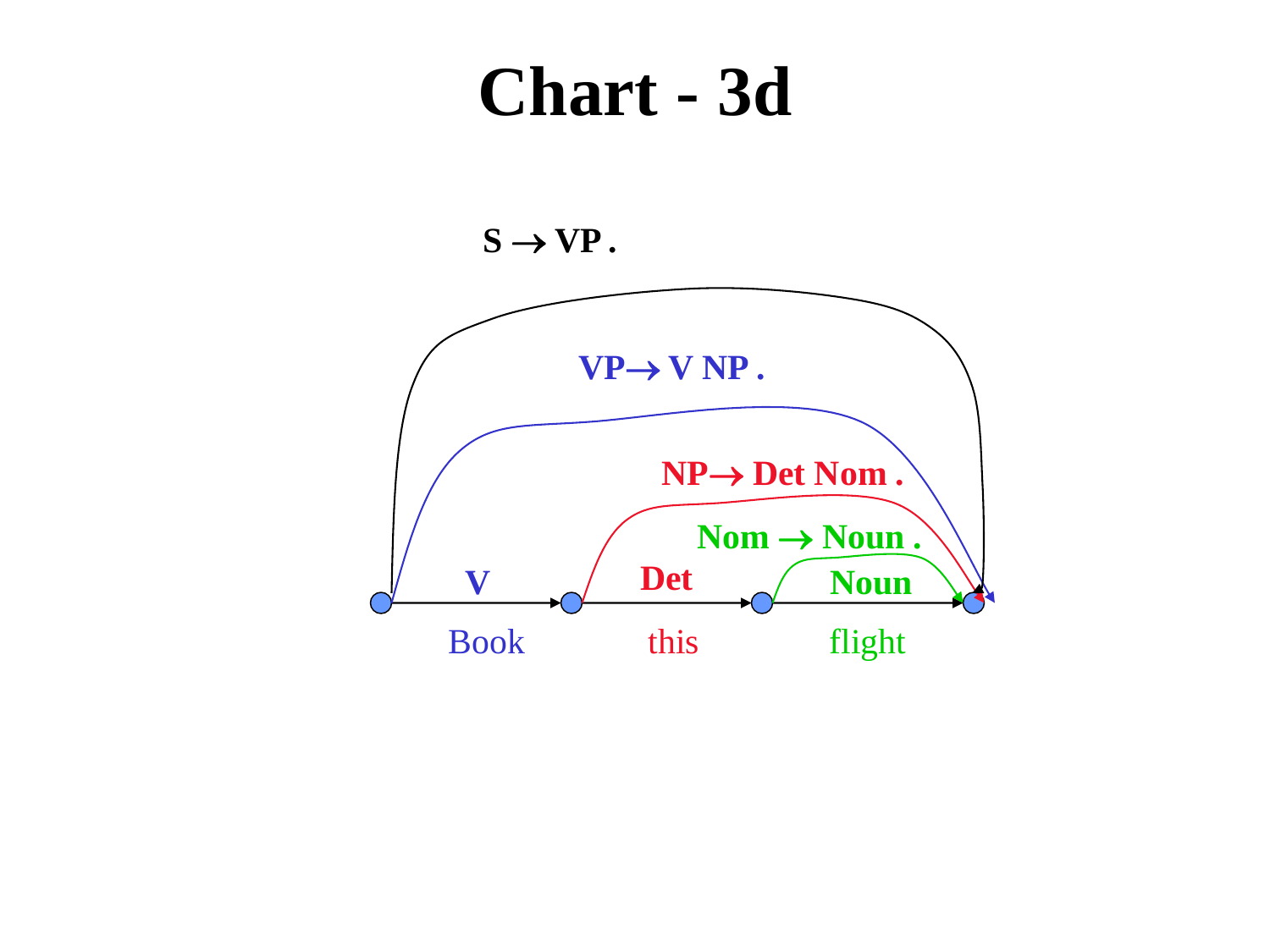## **Chart - All States**

 $S \rightarrow VP$ .

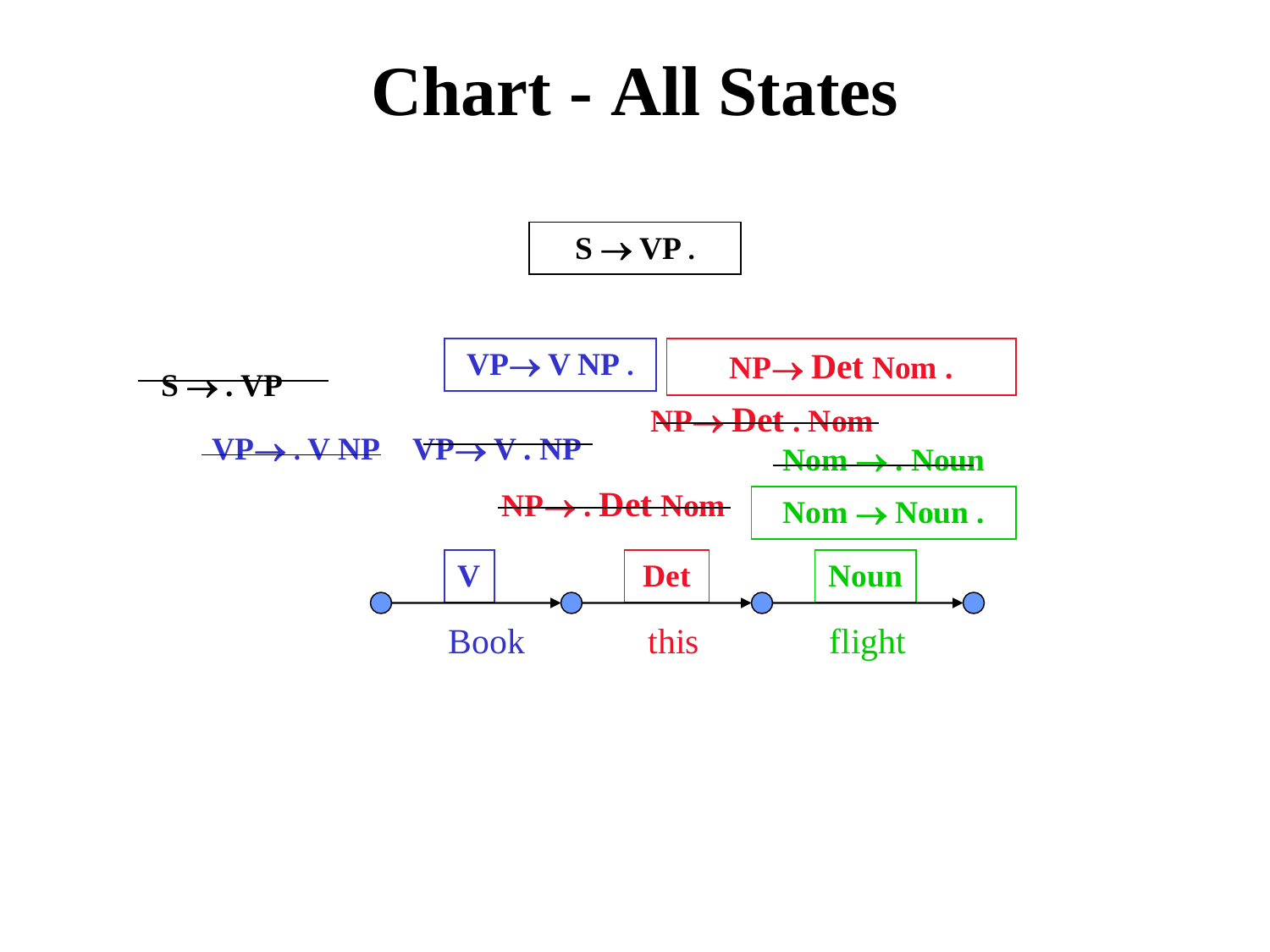## **Chart - Final States**

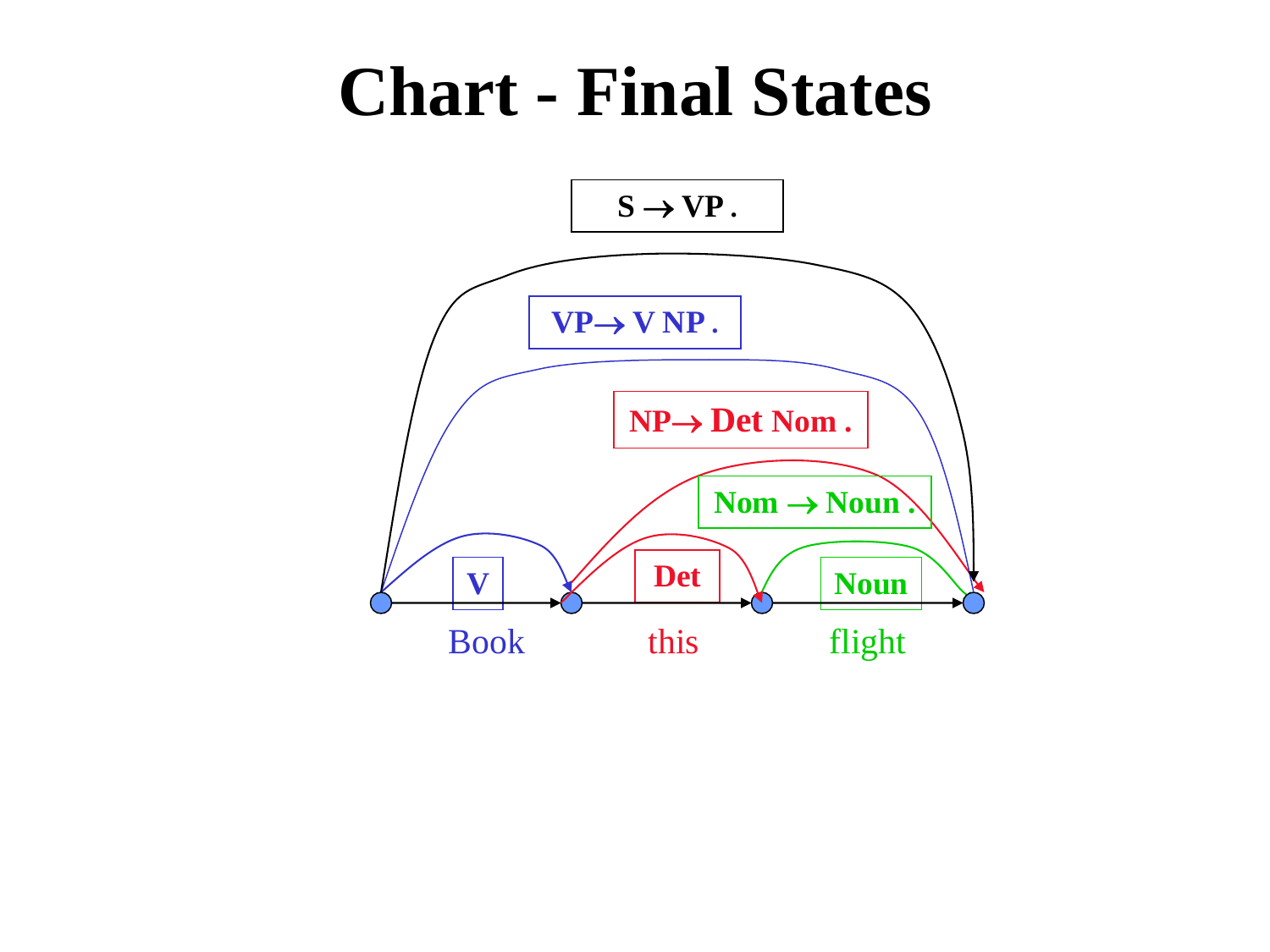#### **Chart 0 with two S- and two VP-Rules**

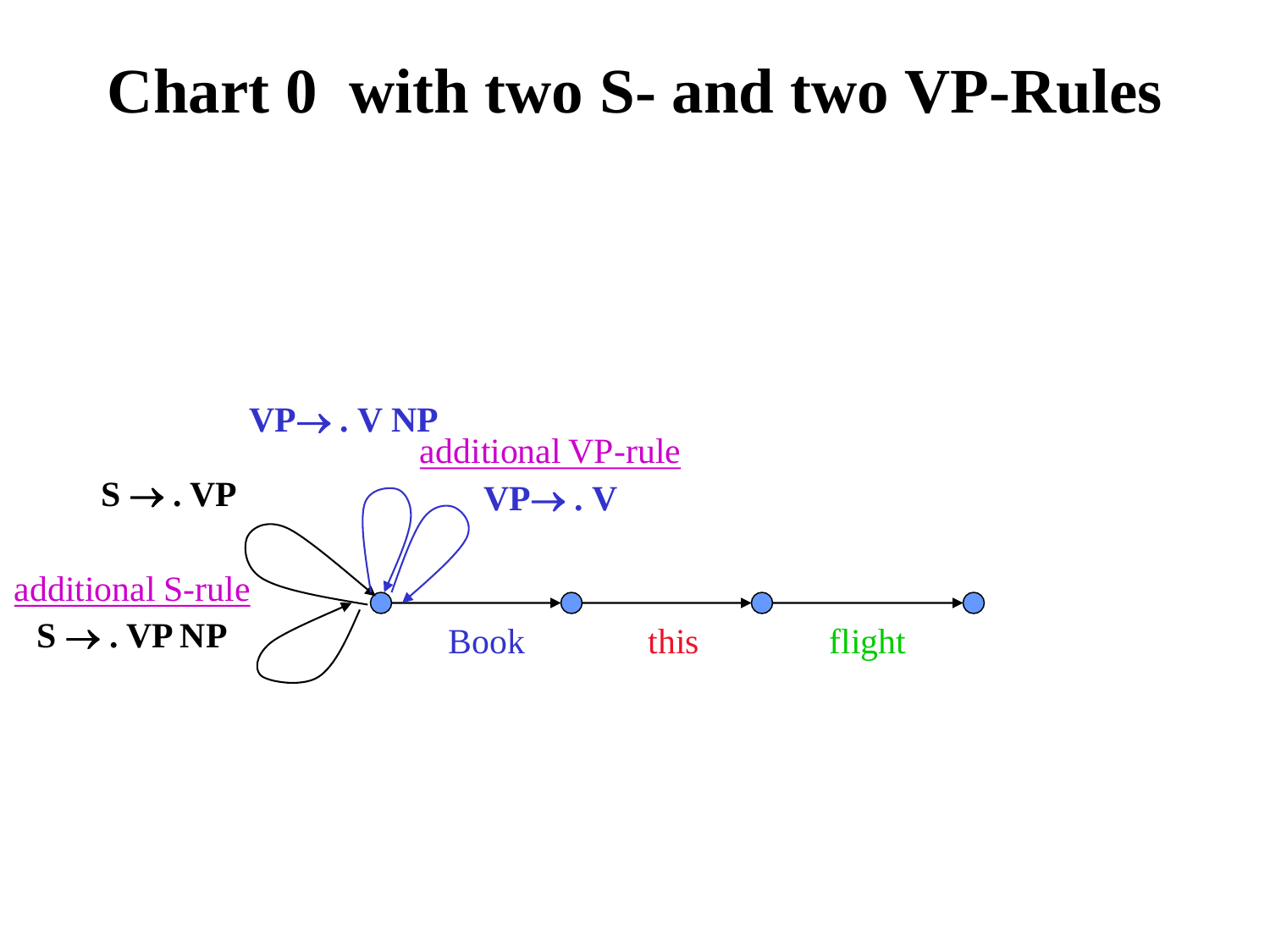#### **Chart 1a with two S- and two VP-Rules**

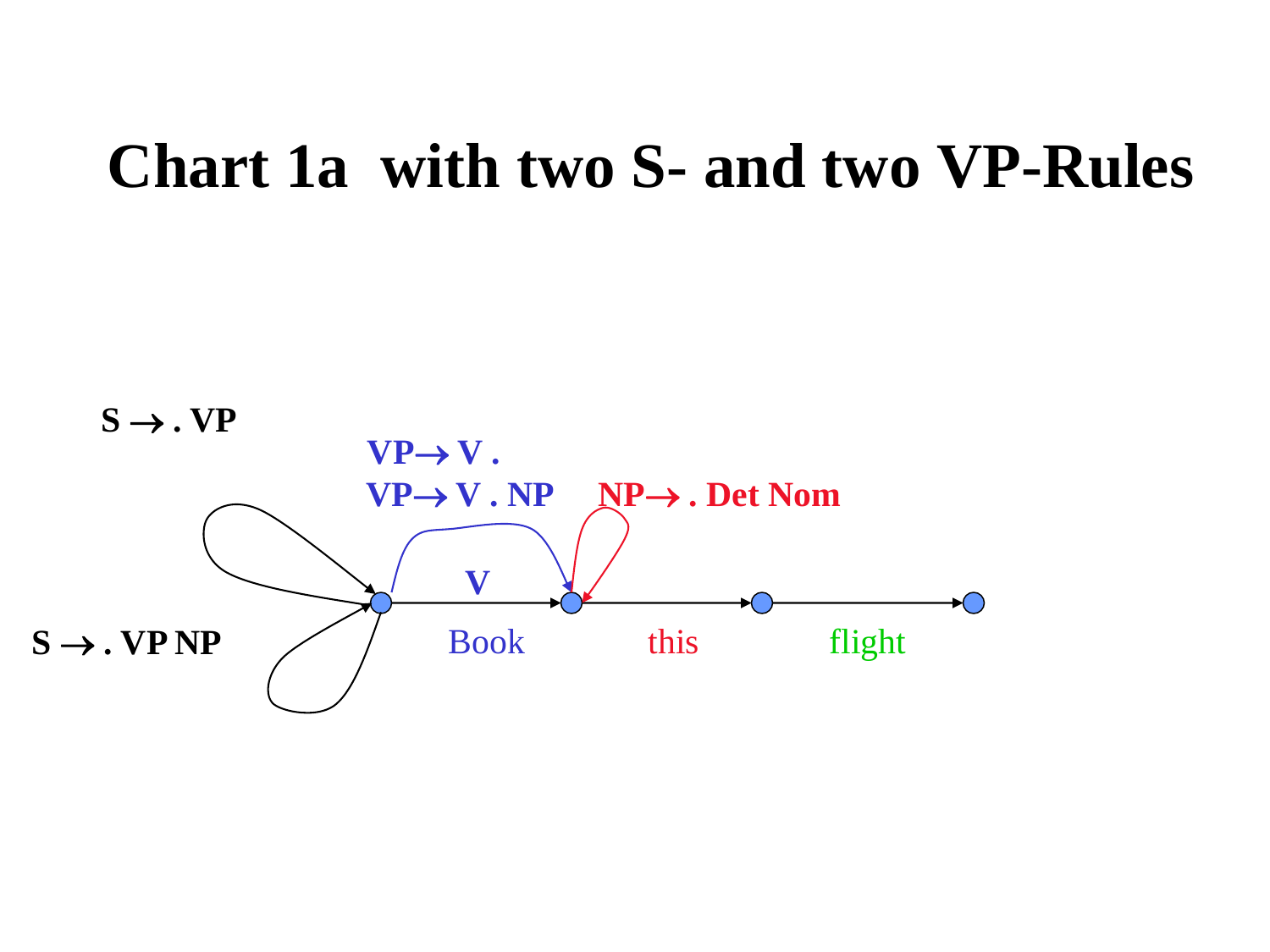#### **Chart 1b with two S- and two VP-Rules**

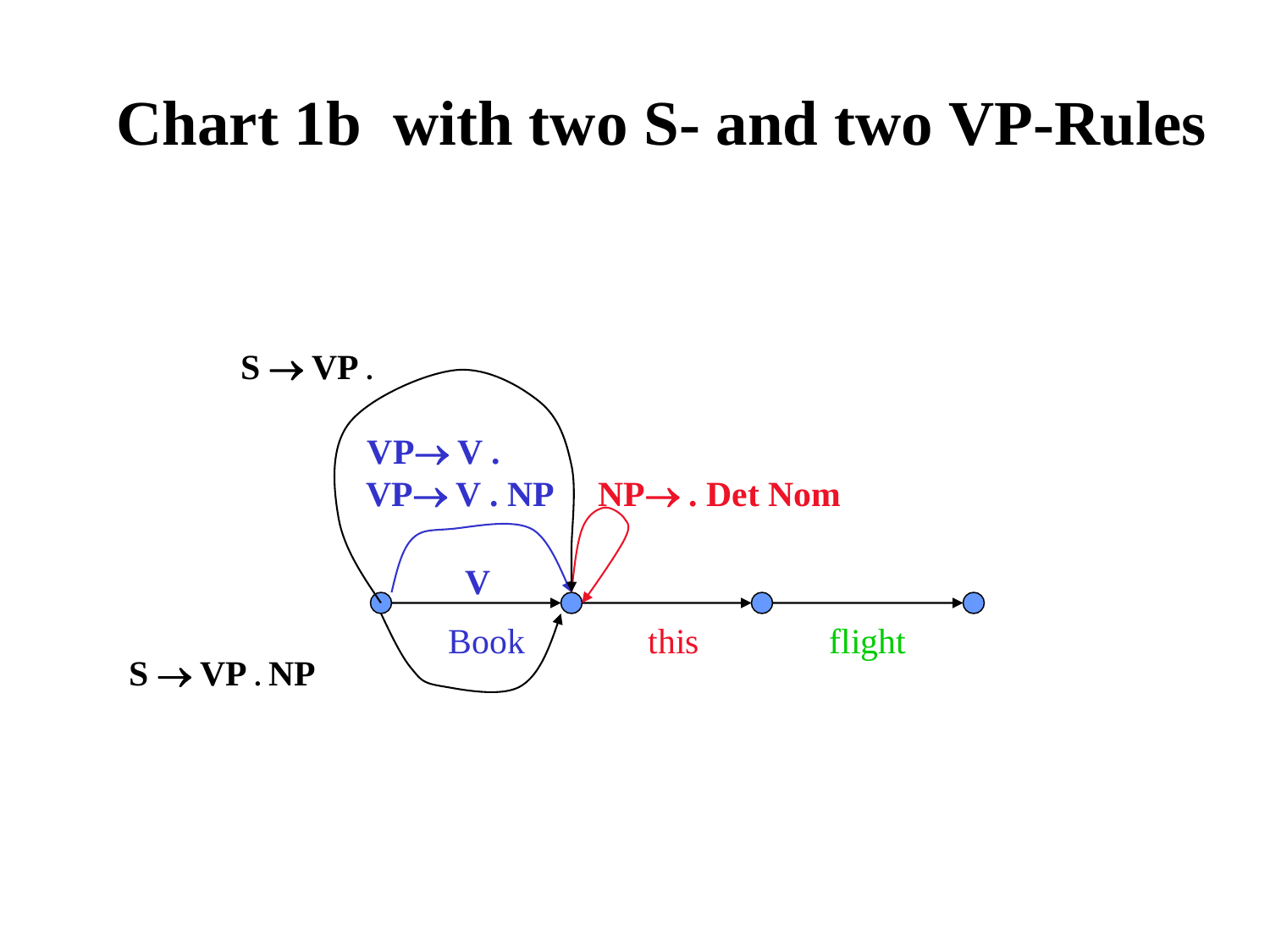#### **Chart 2 with two S- and two VP-Rules**

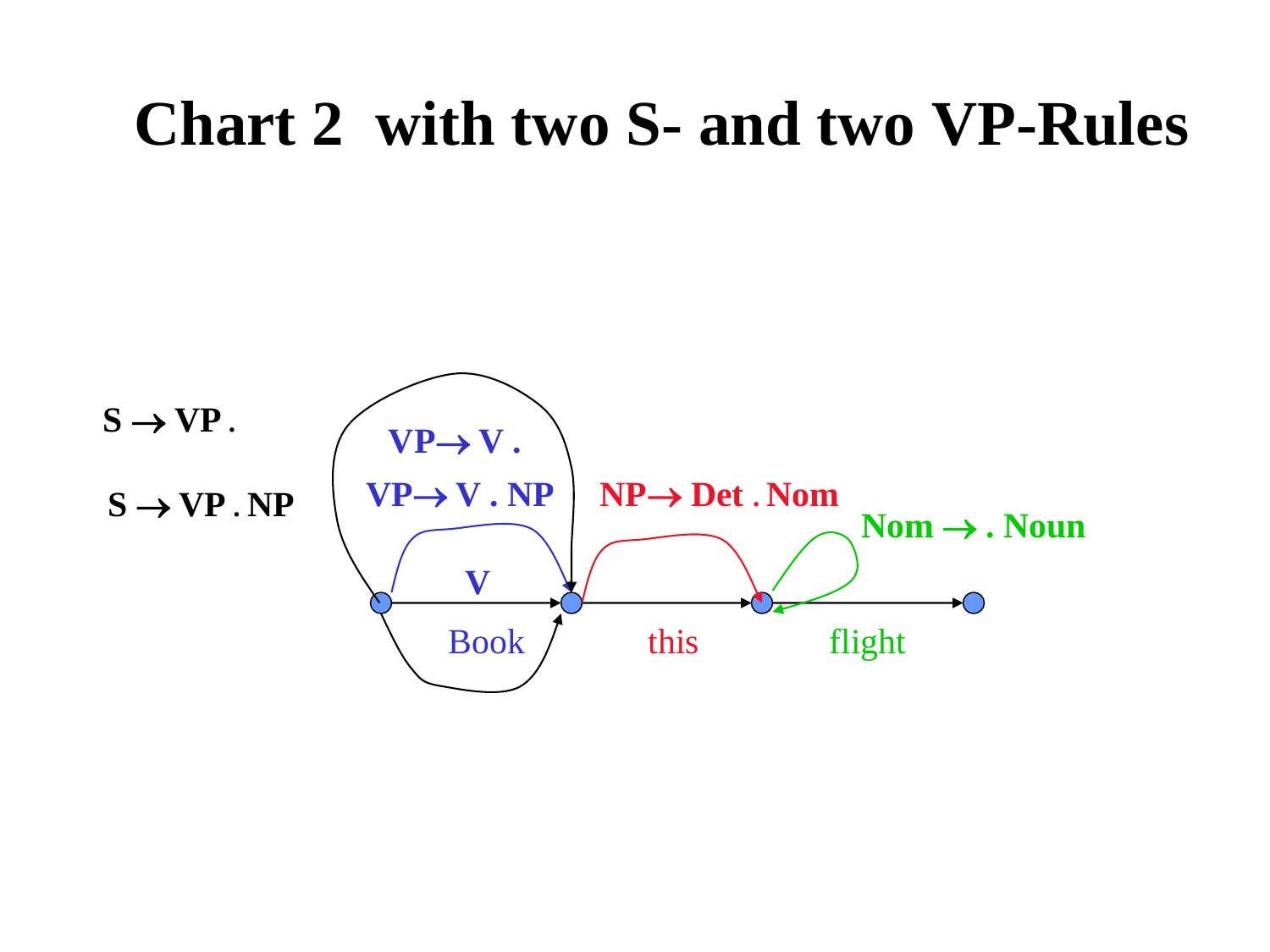#### **Chart 3 with two S- and two VP-Rules**

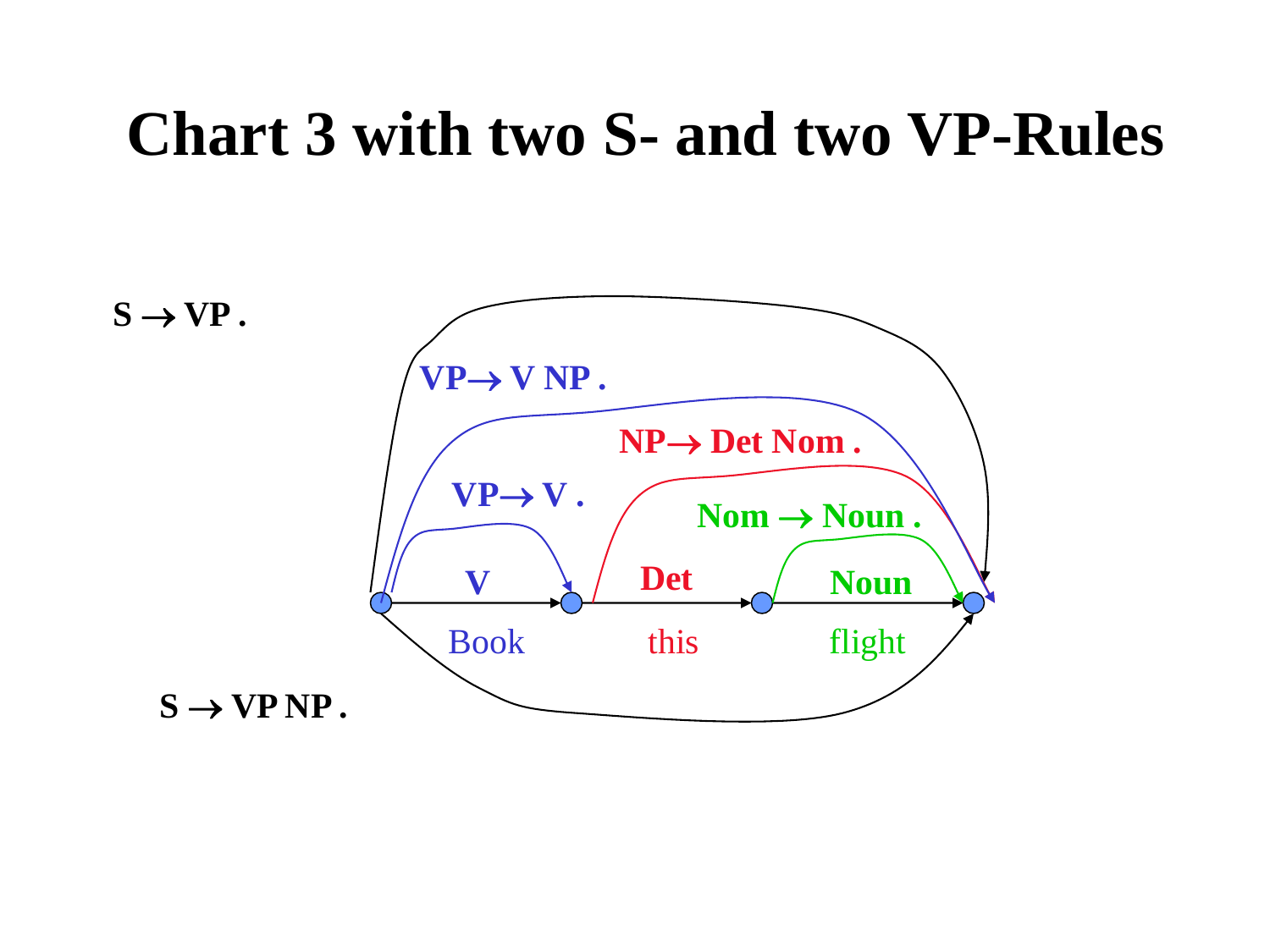## **Final Chart - with two S-and two VP-Rules**

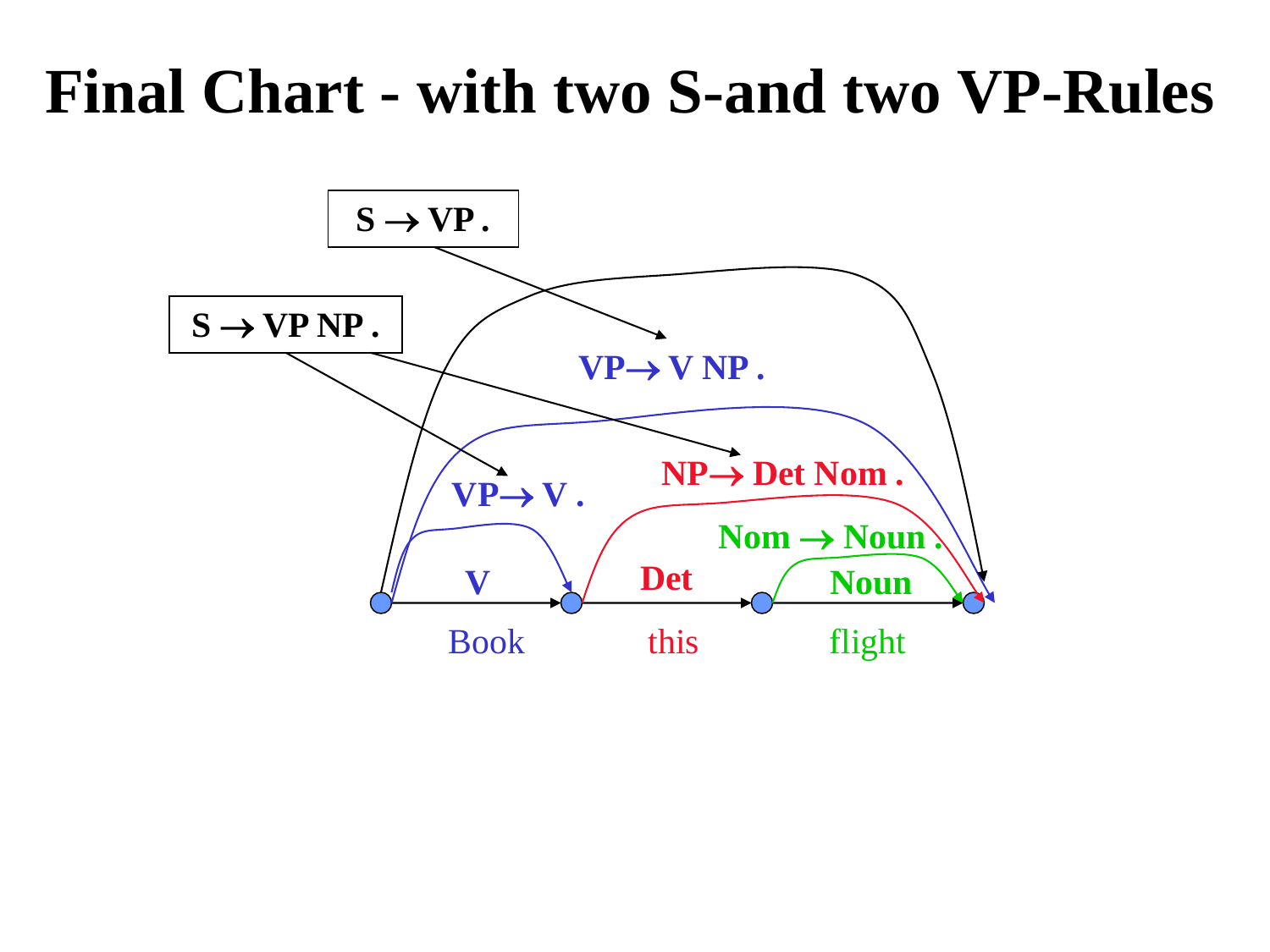#### **Earley Algorithm - Functions**

#### predictor

generates new rules for partly recognized RHS with constituent right of • (top-down generation)

scanner

if word category (POS) is found right of the • , the Scanner reads the next input word and adds a rule for it to the chart (bottom-up mode)

#### completer

if rule is completely recognized (the • is far right), the recognition state of earlier rules in the chart advances: the • is moved over the recognized constituent (bottom-up recognition).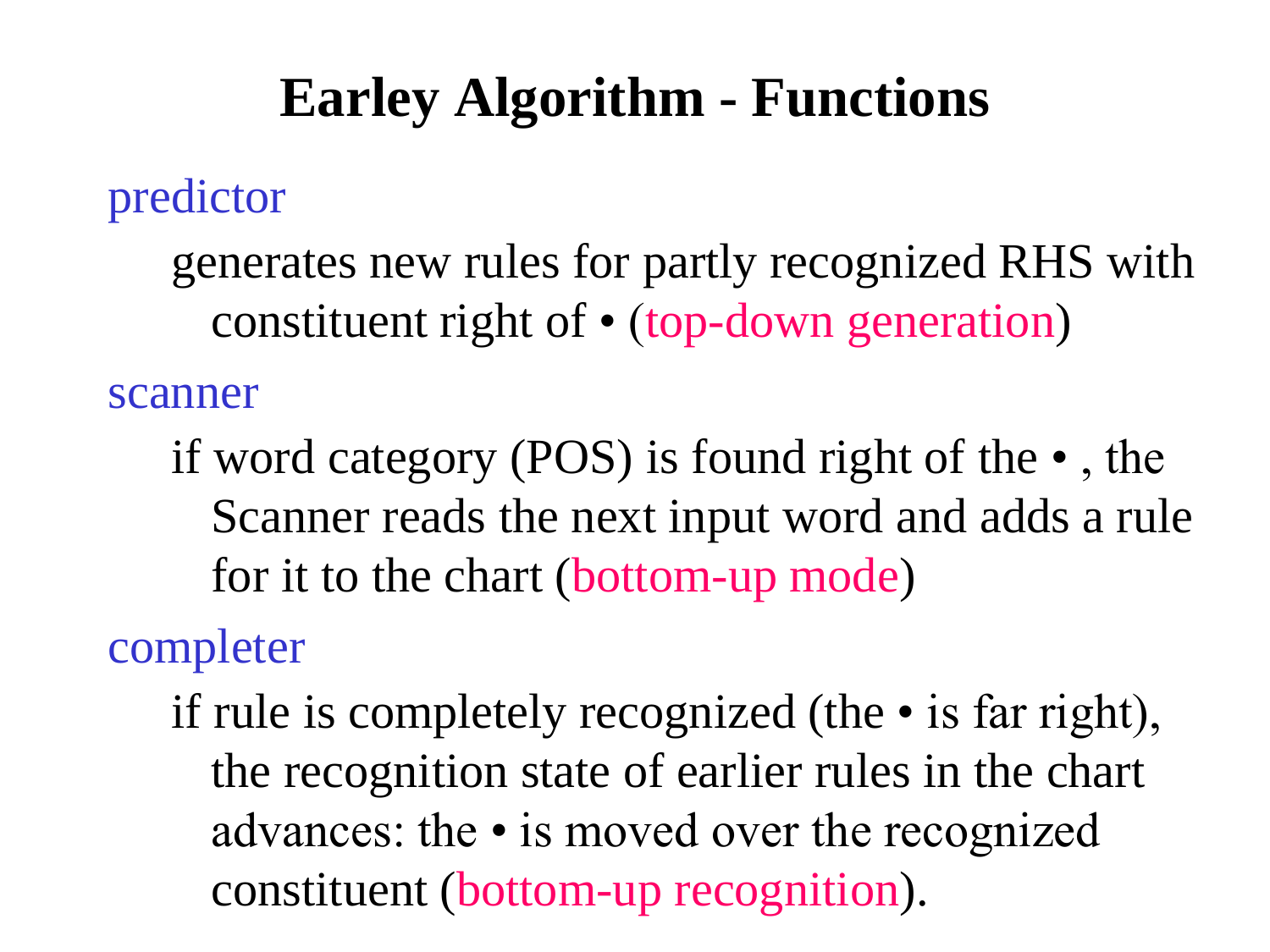## Earley-Algorithm

**function** EARLEY-PARSE(*words, grammar*) **returns** *chart*  $ENQUEUE(( \gamma \rightarrow \bullet S, [0,0]), chart[0])$ **for** *i*\_**from** 0 **to** LENGTH(*words*) **do for each** *state* **in** *chart*[*i*] **do if** INCOMPLETE?(*state*) **and** NEXT-CAT(*state*) is not a part of speech **then** PREDICTOR(*state*) **else if** INCOMPLETE?(*state*) **and** NEXT-CAT(*state*) is a part of speech **then** SCANNER(*state*) **else** COMPLETER(*state*) **end**

**end return**(*chart*)

- continued on next slide -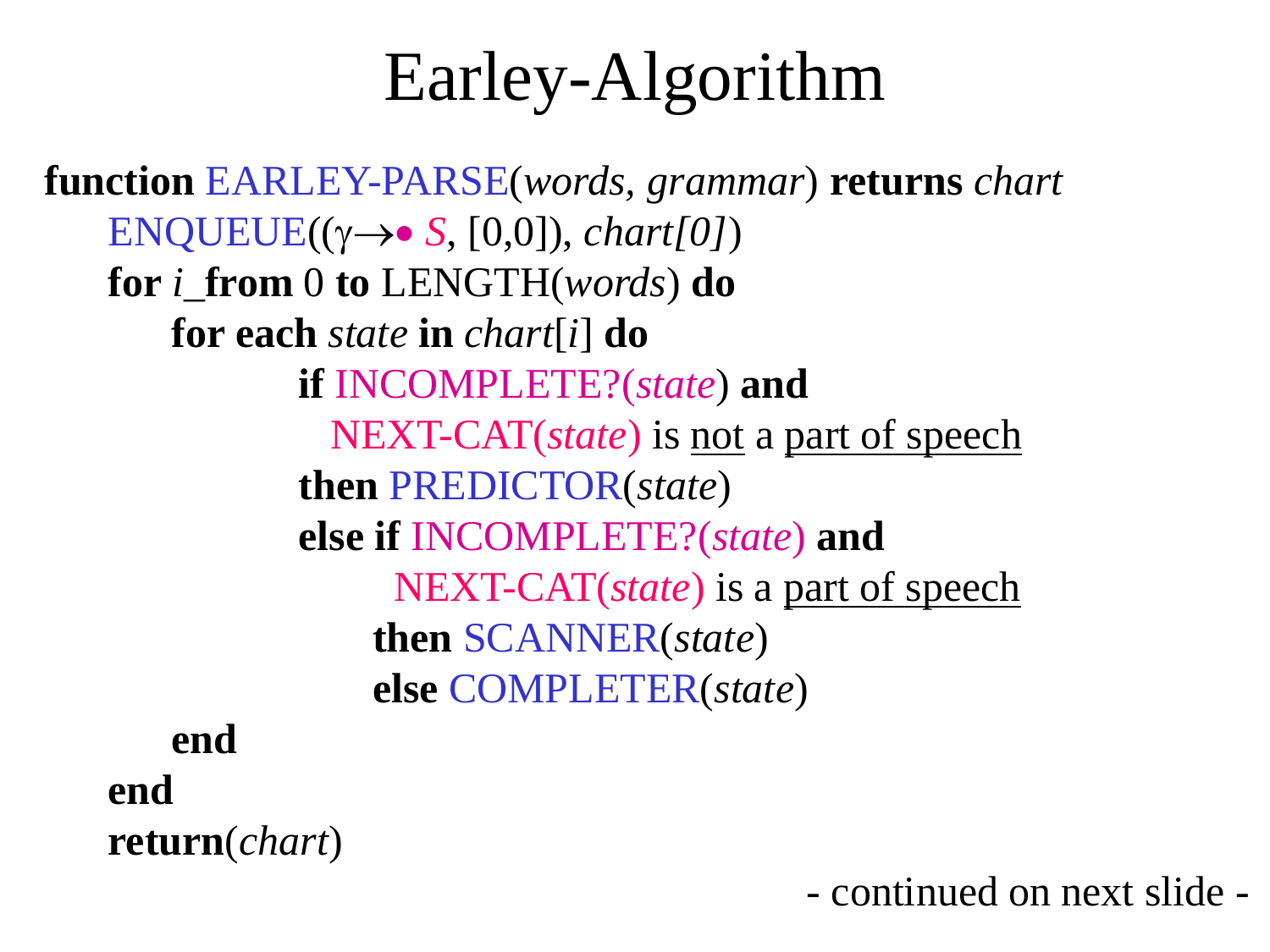**procedure PREDICTOR(** $(A \rightarrow \alpha \bullet B \beta, [i, j])$ **) for each**  $(B \to \gamma)$  in GRAMMAR-RULES-FOR(*B*, *grammar*) **do**  $ENQUEUE((B \rightarrow \gamma \lceil j, j], chart[j])$ **end**

**procedure SCANNER**  $((A \rightarrow \alpha \bullet B \beta, [i, j]))$  $if B \in PARTS-OF-SPEECH(*word[j]*)$ **then**  $ENQUEUE((B \rightarrow word[i], [i, j+1]), chart[j+1])$ **procedure COMPLETER**  $((B \rightarrow \gamma \bullet, [i, k]))$ 

> **for each**  $(A \rightarrow \alpha \bullet B \beta, [i, j])$  in *chart*[*j*] **do** ENQUEUE( $(A \rightarrow \alpha B \bullet \beta, [i,k])$ , *chart*[k])

**end**

**procedure** ENQUEUE(*state, chart-entry*) **if** *state* is not already in *chart-entry*  **then** PUSH(*state, chart-entry*)

**end**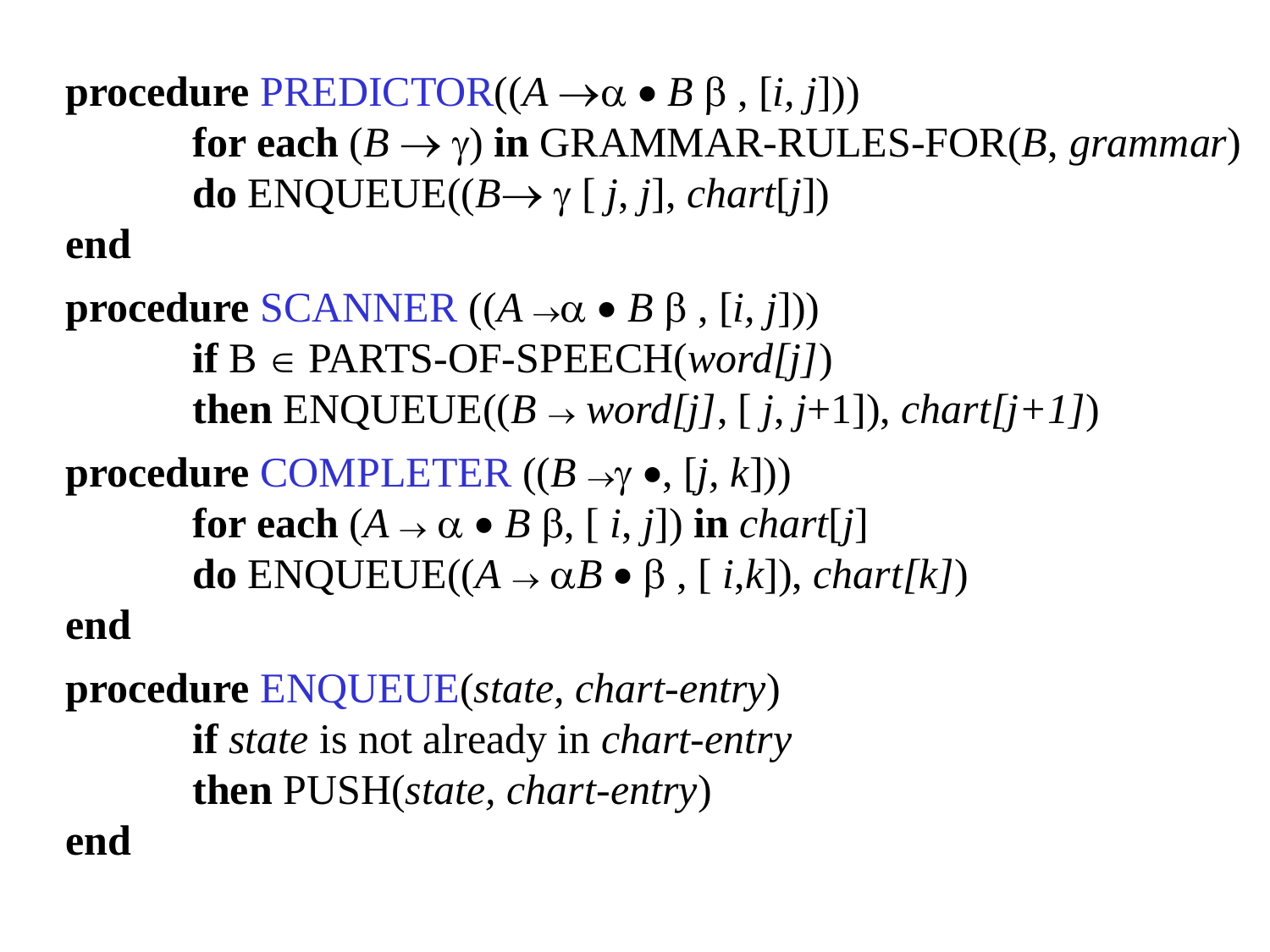```
function EARLEY-PARSE(words, grammar) returns chart
 ENQUEUE((\gamma \rightarrow \bullet S, [0, 0]), \text{chart}[0])for i \leftarrow from 0 to LENGTH(words) do
  for each state in chart[i] do
    if INCOMPLETE?(state) and
              NEXT-CAT(state) is not a part of speech then
        PREDICTOR(state)
     elseif INCOMPLETE?(state) and
              NEXT-CAT(state) is a part of speech then
         SCANNER(state)
    else
        COMPLETER(state)
  end
 end
 return(chart)
procedure PREDICTOR((A \rightarrow \alpha \bullet B \beta, [i, j]))
    for each (B \to \gamma) in GRAMMAR-RULES-FOR(B, grammar) do
         ENQUEUE(B \to \bullet \gamma, [j, j]), chart[j])
    end
procedure SCANNER((A \rightarrow \alpha \bullet B \beta, [i, j]))
    if B \subset PARTS-OF-SPEECH(word[j]) then
       ENQUEUE((B \rightarrow word[j], [j, j+1]), chart[j+1])procedure COMPLETER((B \rightarrow \gamma \bullet, [j,k]))
    for each (A \rightarrow \alpha \bullet B \beta, [i, j]) in chart[j] do
         ENQUEUE((A \rightarrow \alpha B \bullet \beta, [i,k]), chart[k])
    enc
procedure ENQUEUE(state, chart-entry)
    if state is not already in chart-entry then
        PUSH(state, chart-entry)
    end
```